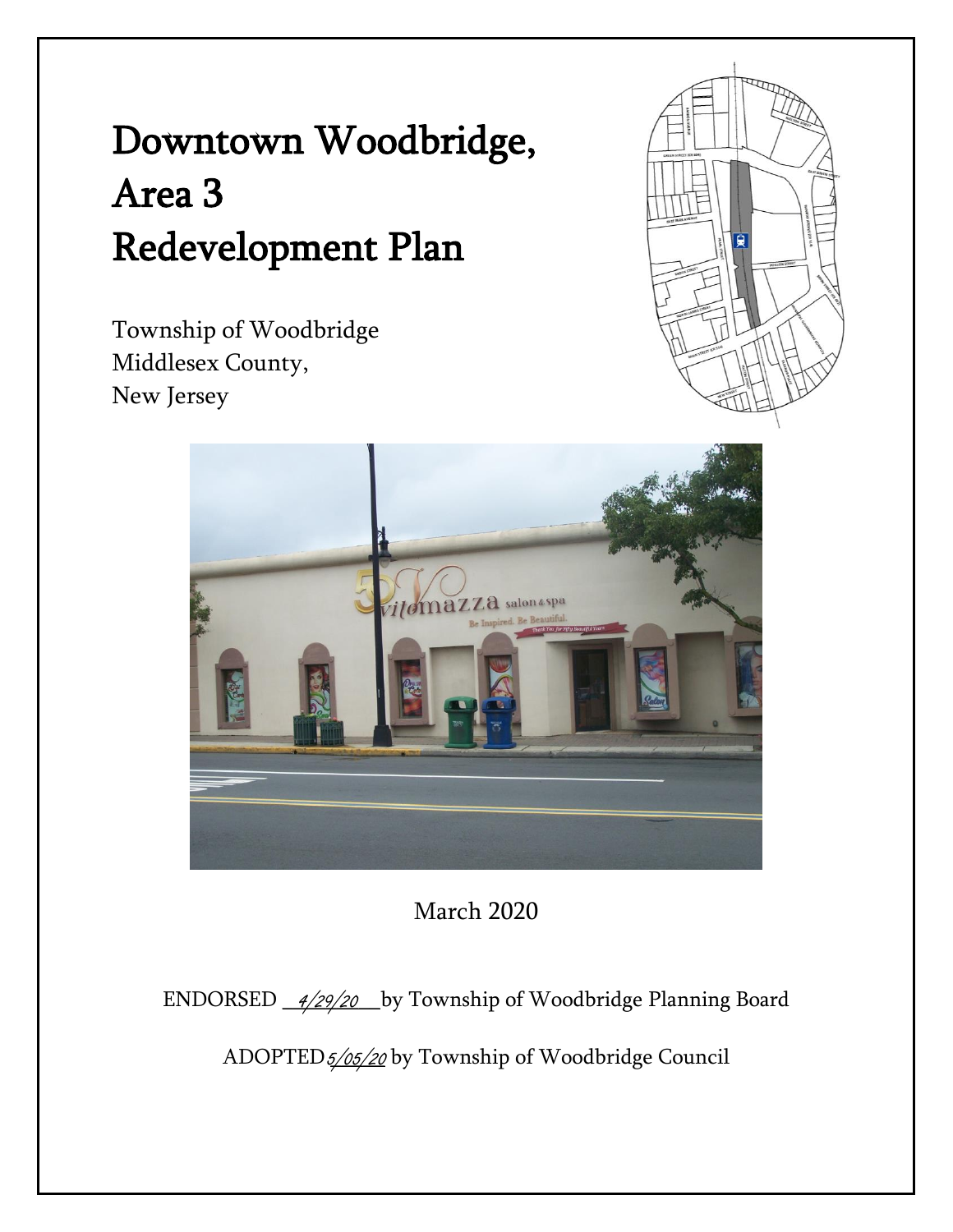Township of Woodbridge

Prepared by Township of Woodbridge Department of Planning & Development

> Marta E. Lefsky, A.I.C.P., P.P. License No. 05177

\_\_\_\_\_\_\_\_\_\_\_\_\_\_\_\_\_\_\_\_\_\_\_\_\_\_\_\_\_\_\_

Eric Griffith, A.I.C.P., P.P. License No. 33LI00622200

\_\_\_\_\_\_\_\_\_\_\_\_\_\_\_\_\_\_\_\_\_\_\_\_\_\_\_\_\_\_

Chris Kesici, A.I.C.P., P.P. License No. 33LI00618600

\_\_\_\_\_\_\_\_\_\_\_\_\_\_\_\_\_\_\_\_\_\_\_\_\_\_\_\_\_\_

Downtown Woodbridge, Area 3 Redevelopment Plan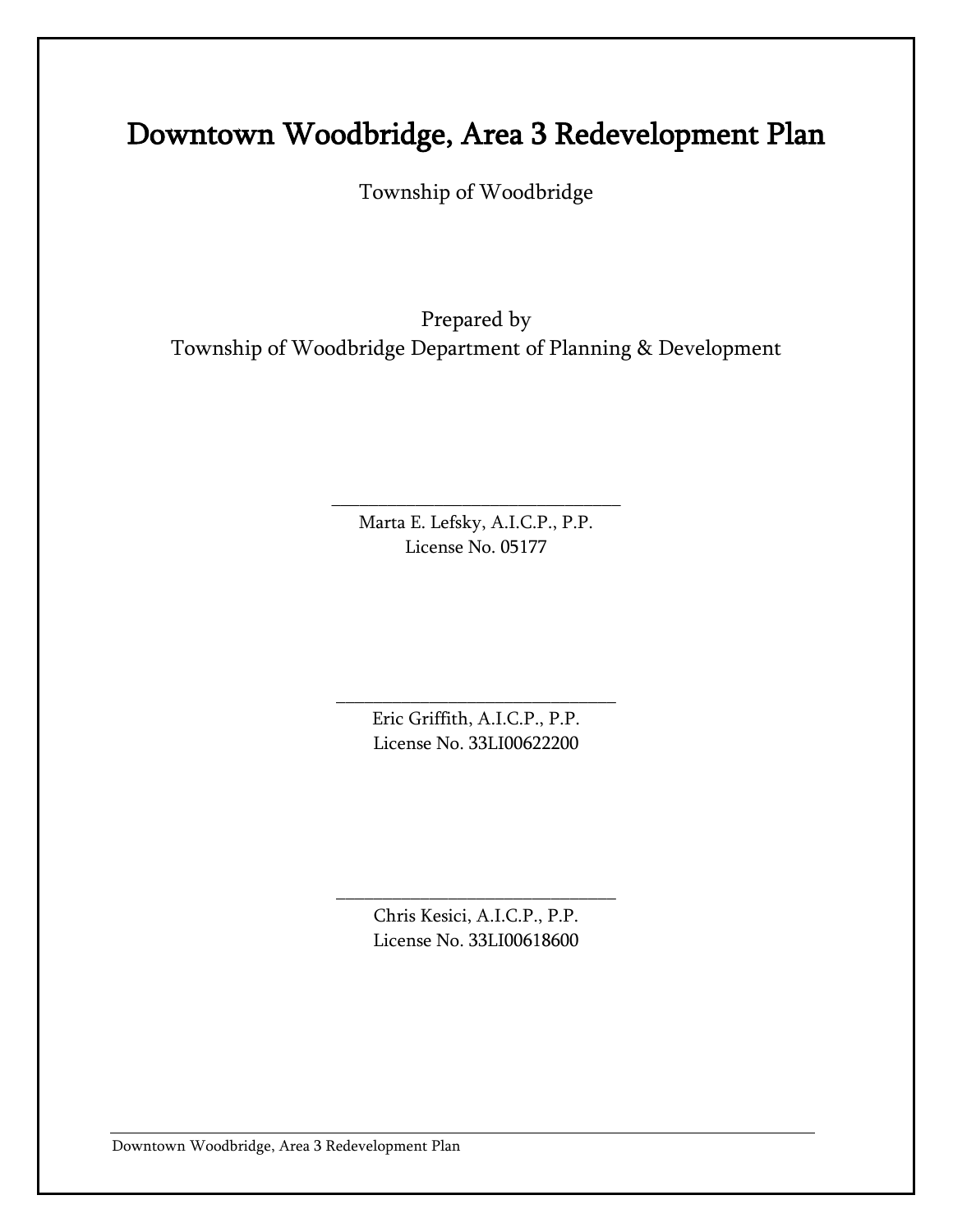#### Table of Contents



Wayfinding Sign on Main Street



Decorative Clock at Train Station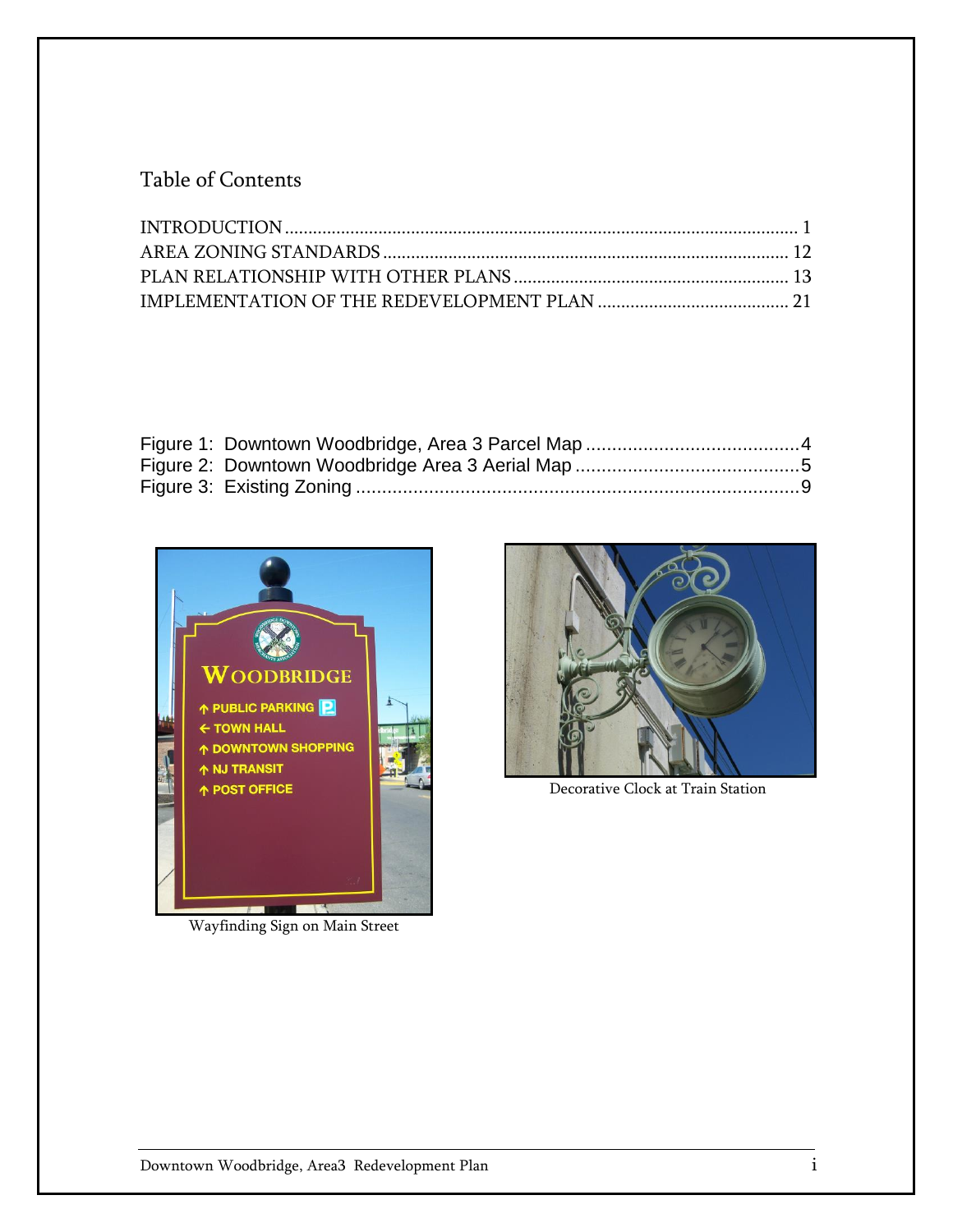# <span id="page-3-0"></span>INTRODUCTION

The Woodbridge proper section of Woodbridge Township has a traditional central business district with stores, restaurants, professional offices, a train station, parks, and a municipal complex. The Township desires to revitalize "the downtown" with new mixed-use buildings and increased residential density in order to sustain, promote, and grow the downtown into the next century. This redevelopment plan is one of several anticipated redevelopment plans for the redevelopment of Downtown Woodbridge.

The Vito Mazza property represents an extraordinary opportunity to develop a modern transit-oriented development. The redevelopment area is located in downtown Woodbridge proper on Main Street. This plan will foster the transformation of the property into a productive high density, mixed-use development. Due to its advantageous location within downtown Woodbridge and near the train station, this redevelopment area should be a highly desirable location for people to live and work.

The redevelopment of this property presents unique challenges. In an effort to improve the area, the Township Council requested that the Planning Board evaluate certain properties as a "non-condemnation area in need of redevelopment" on July 10, 2018. Following the Planning Board's evaluation, the Township Council designated the area as a "noncondemnation area in need of redevelopment" on December 18, 2018.

#### STATUTORY REQUIREMENTS

According to the Local Redevelopment and Housing Law (N.J.S.A. 40A: 12A-1, et. seq.) the Redevelopment Plan shall include an outline for the planning, development, redevelopment or rehabilitation of the project area sufficient to indicate:

- Its relationship to definitive local objectives as to appropriate land uses, density of population and improved traffic and public transportation, public utilities, recreational and community facilities and other public improvements;
- Proposed land uses and building requirements in the project area;
- Adequate provision for the temporary and permanent relocation as necessary of residents in the project area, including an estimate of the extent to which decent, safe, and sanitary dwelling units, affordable to displaced residents will be available in the existing local housing market;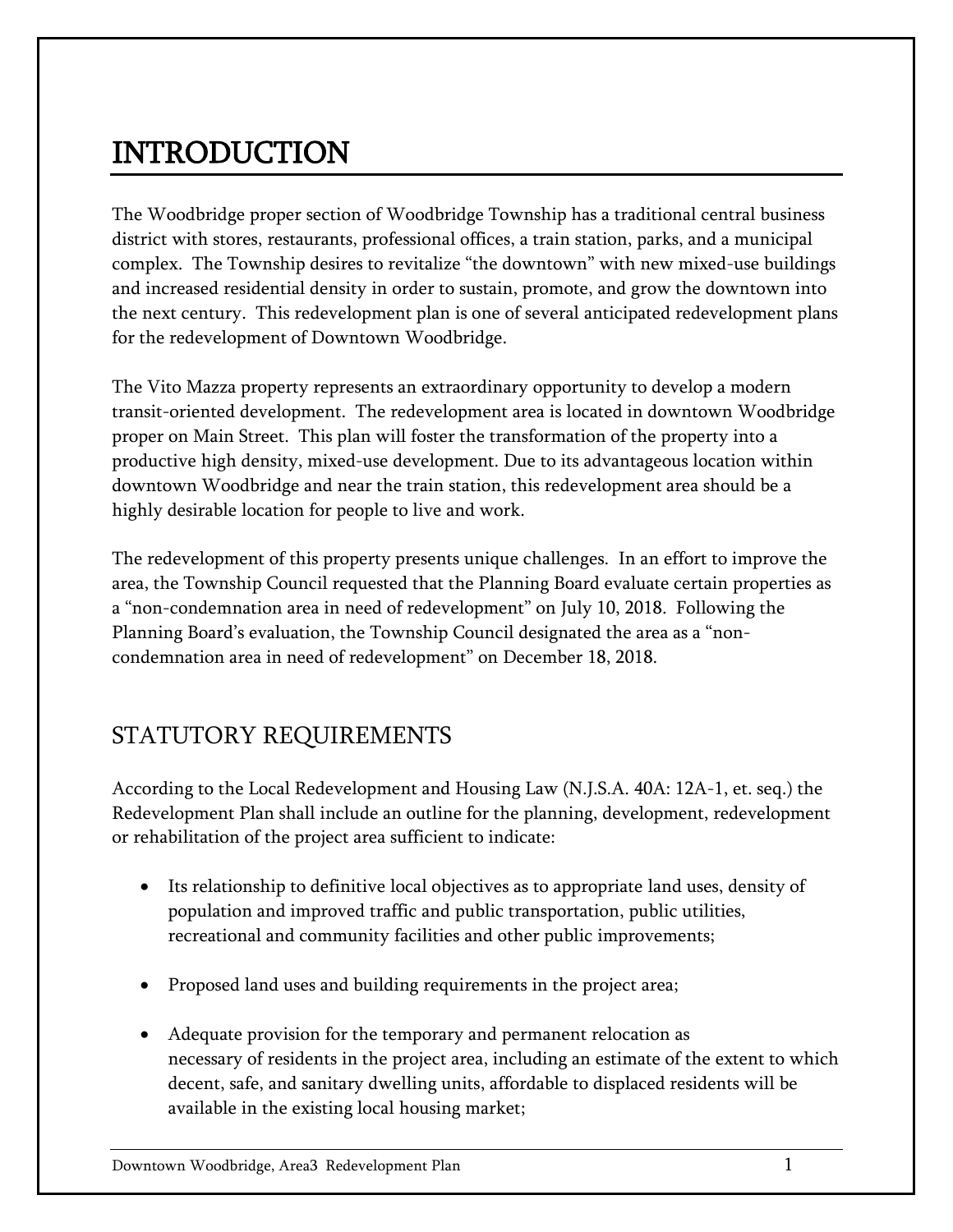- An identification of any property within the Redevelopment Area proposed to be acquired in accordance with the Redevelopment Plan;
- Any significant relationship of the Redevelopment Plan to:
	- A) The Master Plans of contiguous municipalities;
	- B) The Master Plan of the County in which the municipality is located; and;
	- C) The State Development and Redevelopment Plan adopted pursuant to the "State Planning Act."

#### PLANNING CONTEXT

The Township of Woodbridge is 24.2 square miles in size and located in northeastern Middlesex County. The Township of Woodbridge is bordered by Clark Township, the City of Rahway, the City of Linden, and Union County to the north; the Borough of Carteret, the Arthur Kill and the City of Perth Amboy to the east; the Raritan River to the south; and Edison Township to the west.

The Woodbridge proper section of the Township is generally bound by the Garden State Parkway to the west, a freight rail line to the north, the City of Perth Amboy to the south, and the New Jersey Turnpike to the east. The Woodbridge section of the Township consists of mostly residential neighborhoods, commercial uses along Route 9 and Route 35. The Woodbridge proper central business district is located along Main Street. The central business district includes the Woodbridge Train Station, public parks, a college and the Township Municipal Complex.

The redevelopment area contains three parcels: Block 544, Lot 83.02; Block 544, Lot 84; and Block 544, Lot 85. The area is located in downtown Woodbridge proper on the north side of Main Street between Amboy Avenue (Route 35) and School Street. The area includes additional frontage along North James Street at the northern property line.

The area is surrounded by commercial properties along Main Street and North James Street to the north.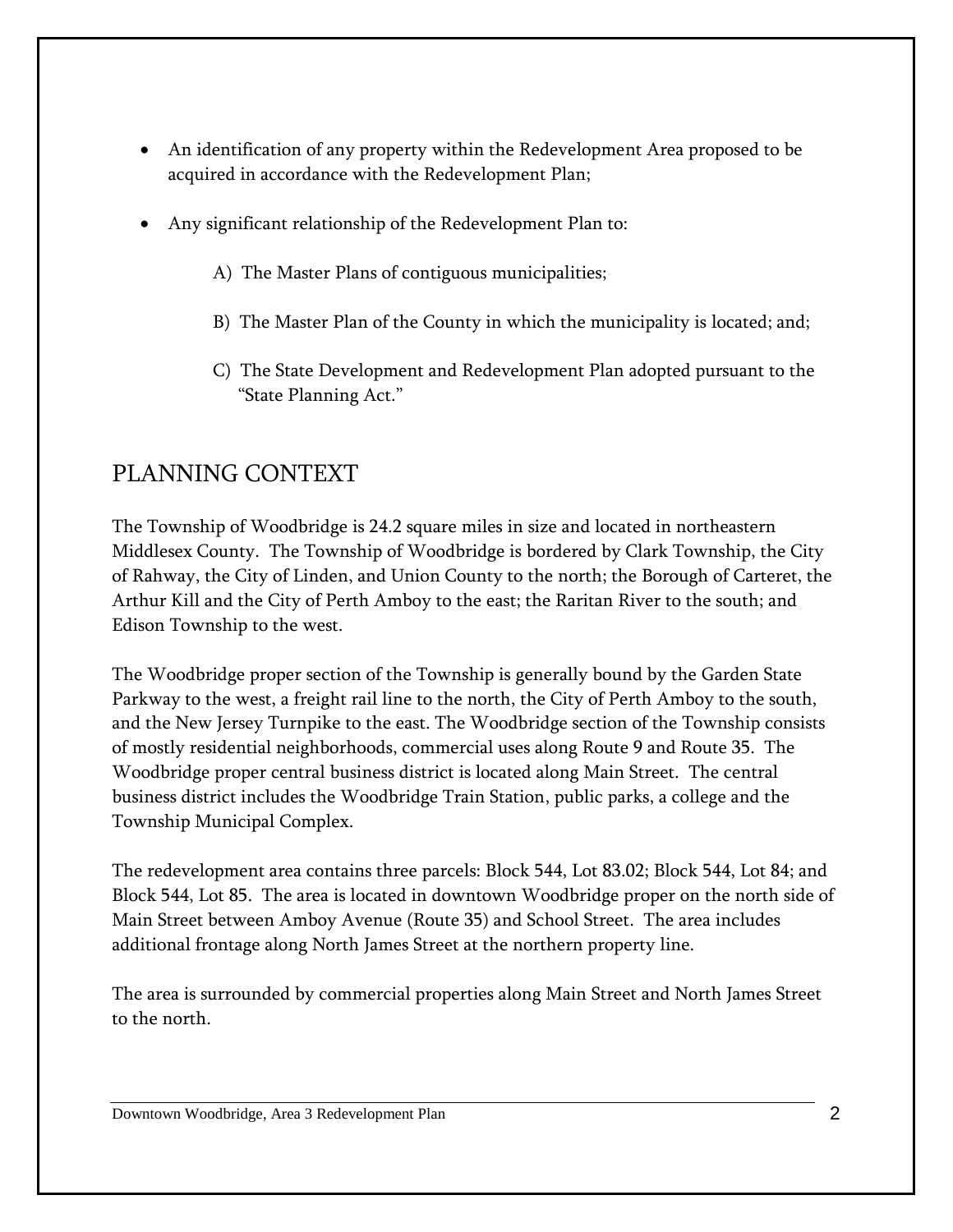Downtown Woodbridge is a gathering place for the community and where civic events take place. Main Street hosts multiple parades and the annual the St. James Street Fair. The Municipal Complex hosts public outdoor ceremonies.

The Woodbridge Train Station is located approximately 0.25 miles away from the redevelopment area. The Woodbridge Train Station provides NJ Transit train service to Newark, New York City, and shore points. Bus service is also available near the train station to Newark, New York City, New Brunswick, and Metropark Station.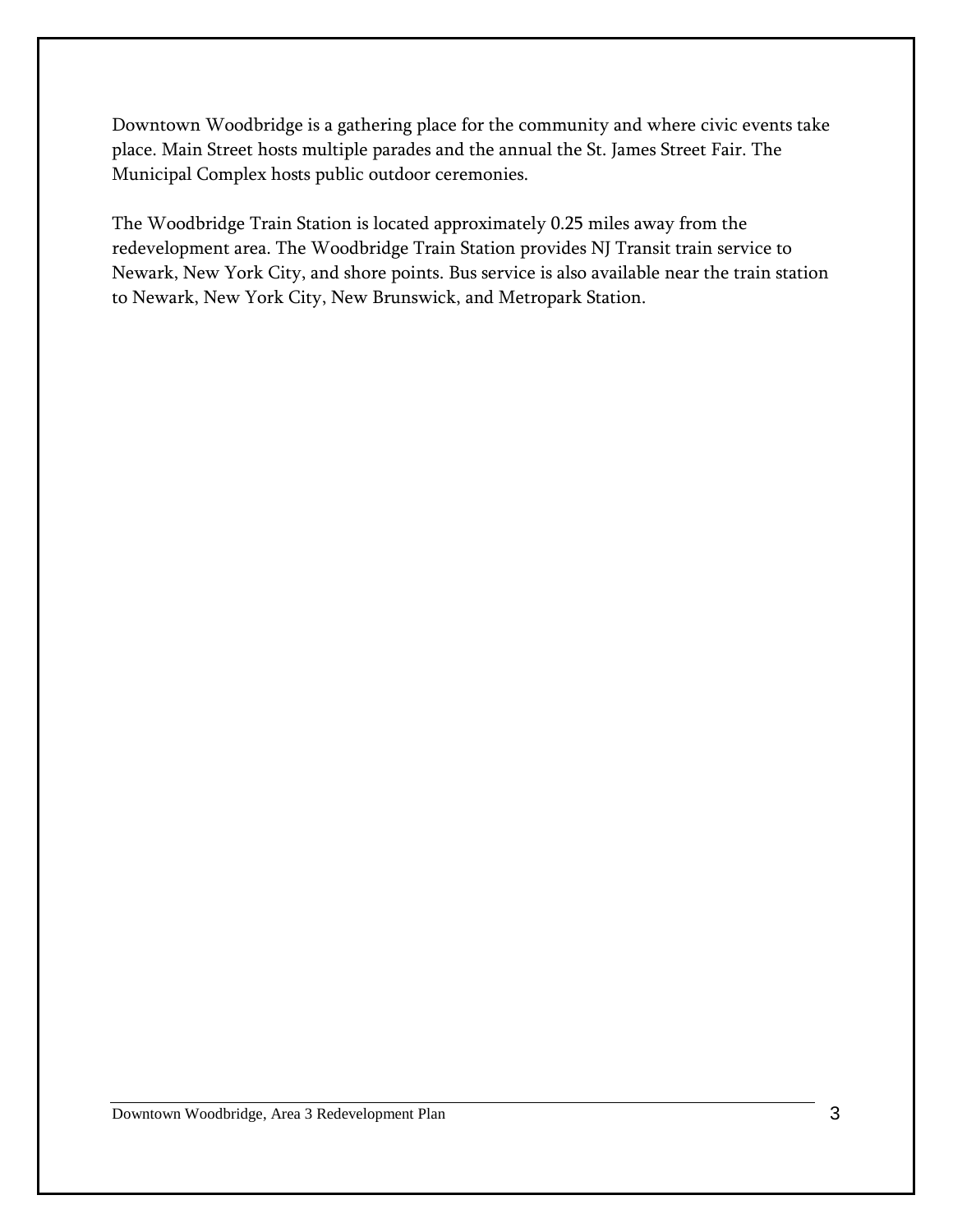<span id="page-6-0"></span>

**Figure 1: Downtown Woodbridge, Area 3 Parcel Map**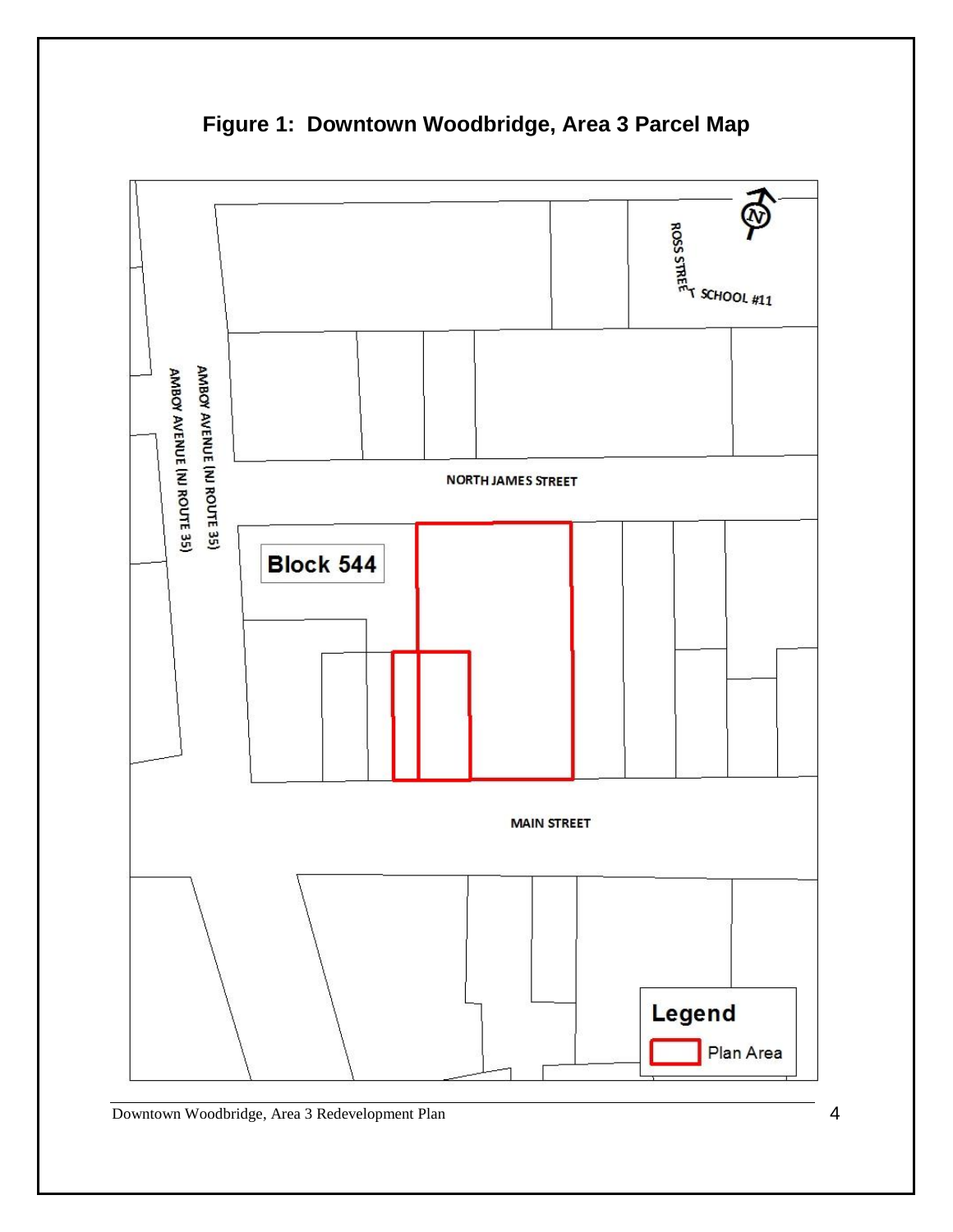<span id="page-7-0"></span>

**Figure 2: Downtown Woodbridge Area 3 Aerial Map**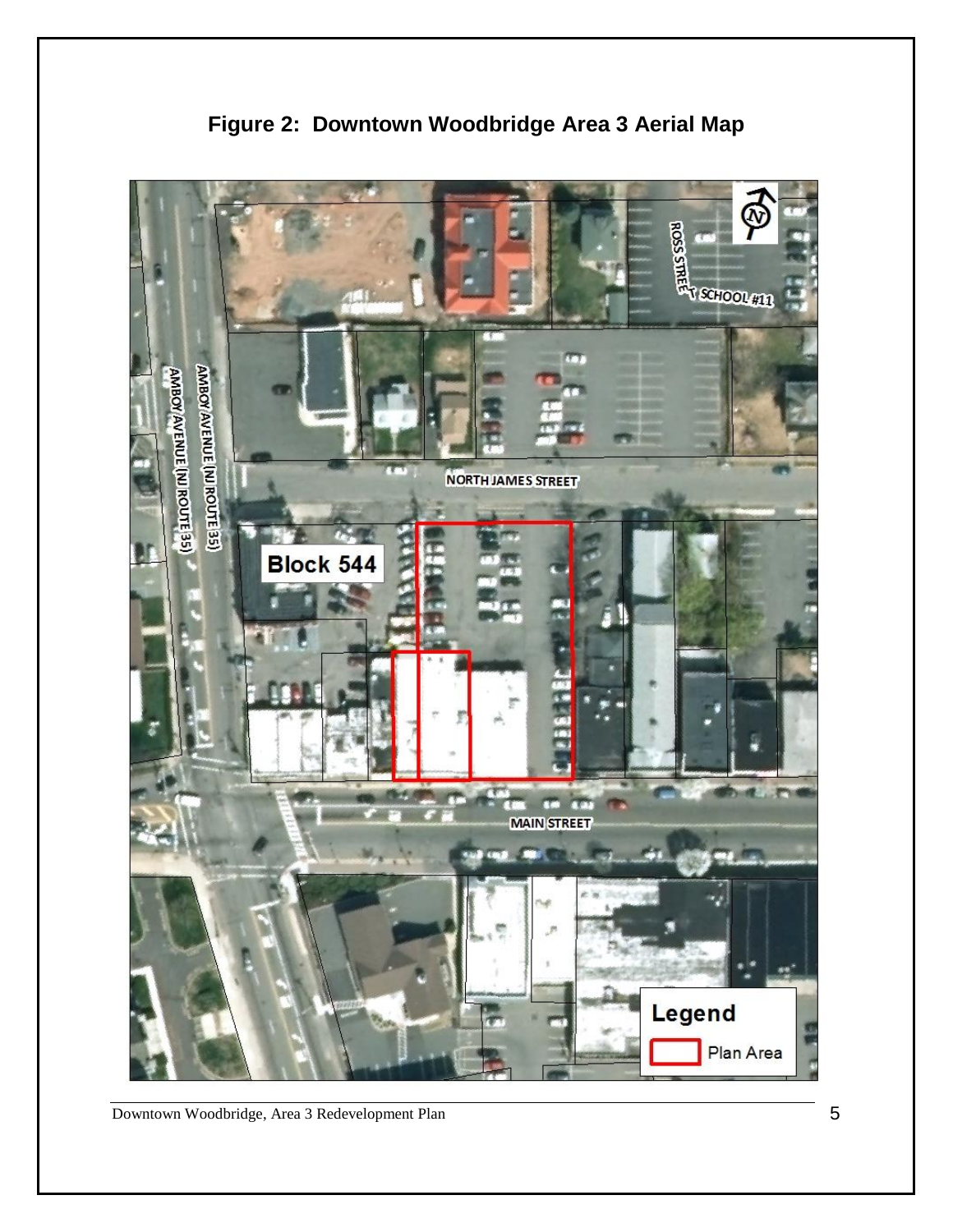#### HISTORY OF WOODBRIDGE

The Township of Woodbridge is the first incorporated township in the state of New Jersey. The Woodbridge proper section of Woodbridge Township is one of the earliest settled sections of the Township. Woodbridge proper has been the location of the downtown central business district and is where some of the first community facilities were built, such as townhall, schools, fire houses, libraries, and churches. Woodbridge was known for clay mining in the late nineteenth and early twentieth centuries. Woodbridge Center Mall opened in 1971 on the site of a former clay pit.



Window Etchings at the Woodbridge Train Station Illustrating the Township's Industrial Past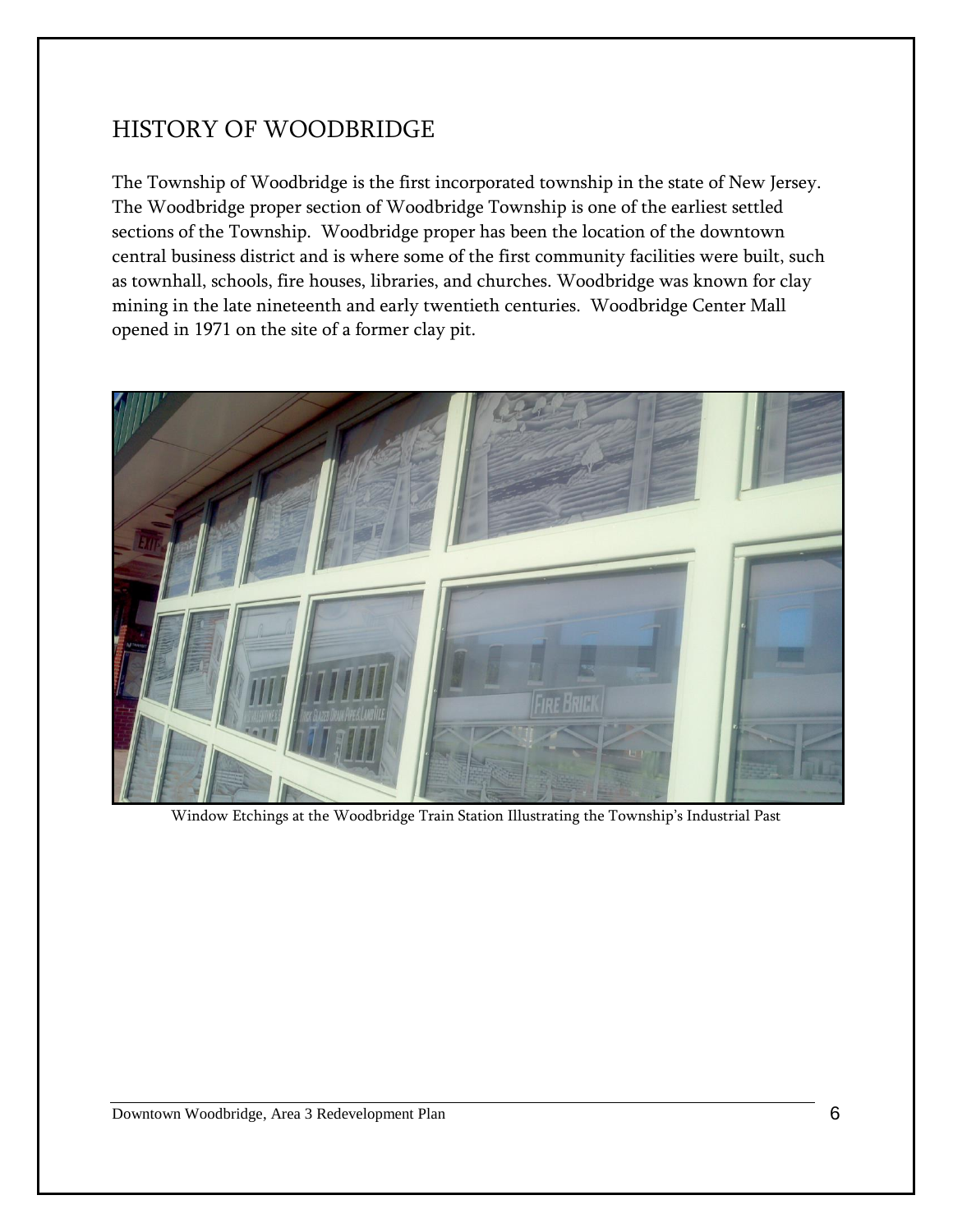#### MASTER PLANNING & ZONING DESIGNATION HISTORY

The Township Master Plan identifies that the current land use for this area as commercial. The redevelopment area is in the Main Street Rehabilitation and Transit Village Plan. It is in the retail/mixed use district. The Master Plan proposes designation of the majority of this area as a rehabilitation area.

According to historic zoning maps, the redevelopment area was in the Central Business Zone from 1960 to 2008. In 2008, the Main Street Rehabilitation and Transit Village Area was created.

#### PLAN GOALS

The overall goal of this Redevelopment Plan is to address the existing conditions that have negatively impacted the Area and comprehensively upgrade the area for redevelopment. The Township aims to reach the following goals:

- To promote transit-oriented development at an appropriate scale
- To stimulate economic investment in the Area
- To promote the effective use of all the Redevelopment Area properties and to increase property tax base
- To promote further new development in downtown Woodbridge
- To improve the physical appearance of the Area
- To promote mass transit opportunities
- To provide a wide range of housing opportunities for all socio-economic strata
- To promote and sustain the downtown business community
- To enhance the pedestrian experience with streetscape improvements.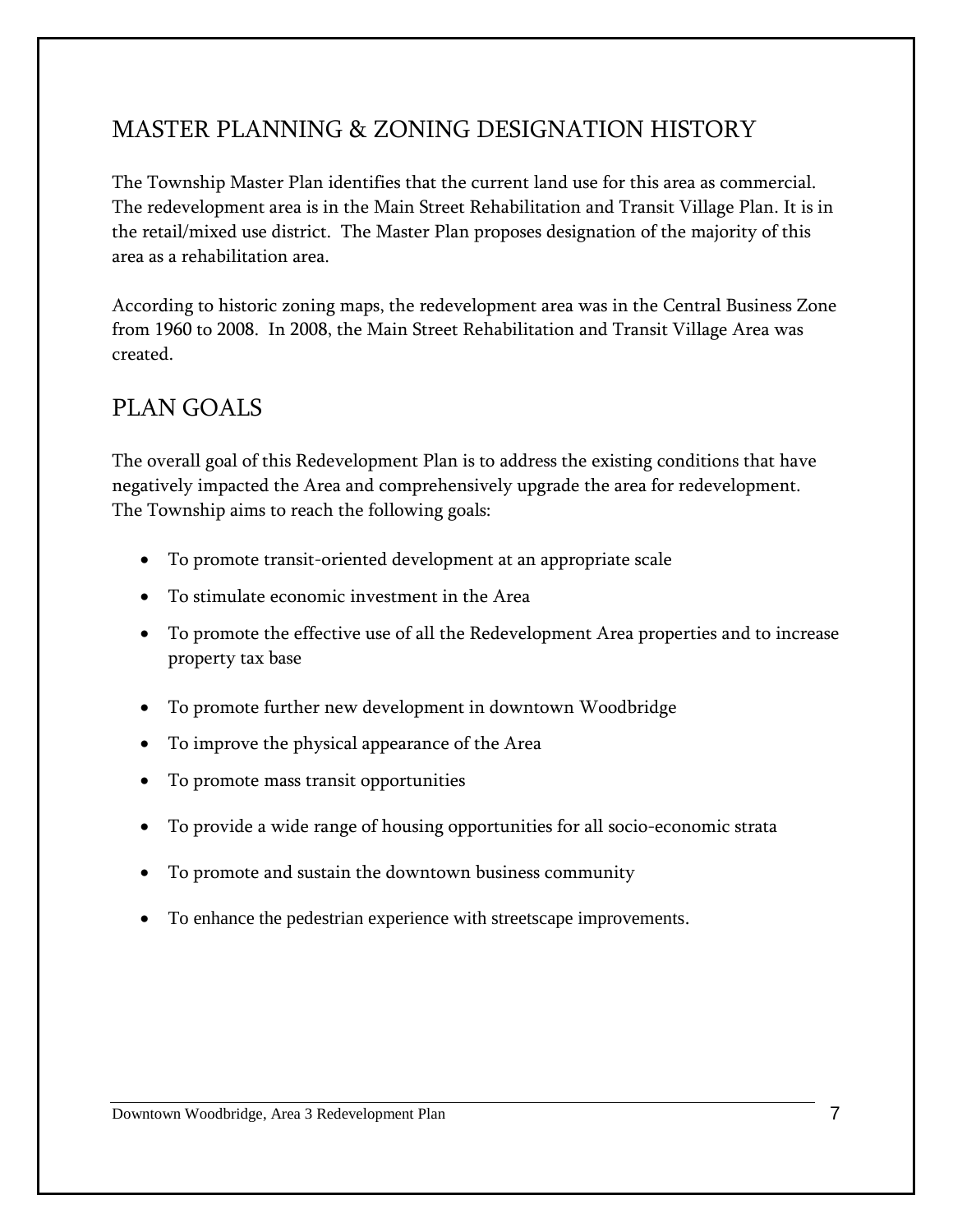#### AFFORDABLE HOUSING

Any construction of new housing units presents an opportunity to contribute to the Township's affordable housing stock and must be provided in accordance with the relevant case law, statutes and the Township's Land Use and Development Ordinance in effect at the time of an approval for development of the property. Any proposed development must follow regulations found in §150-83.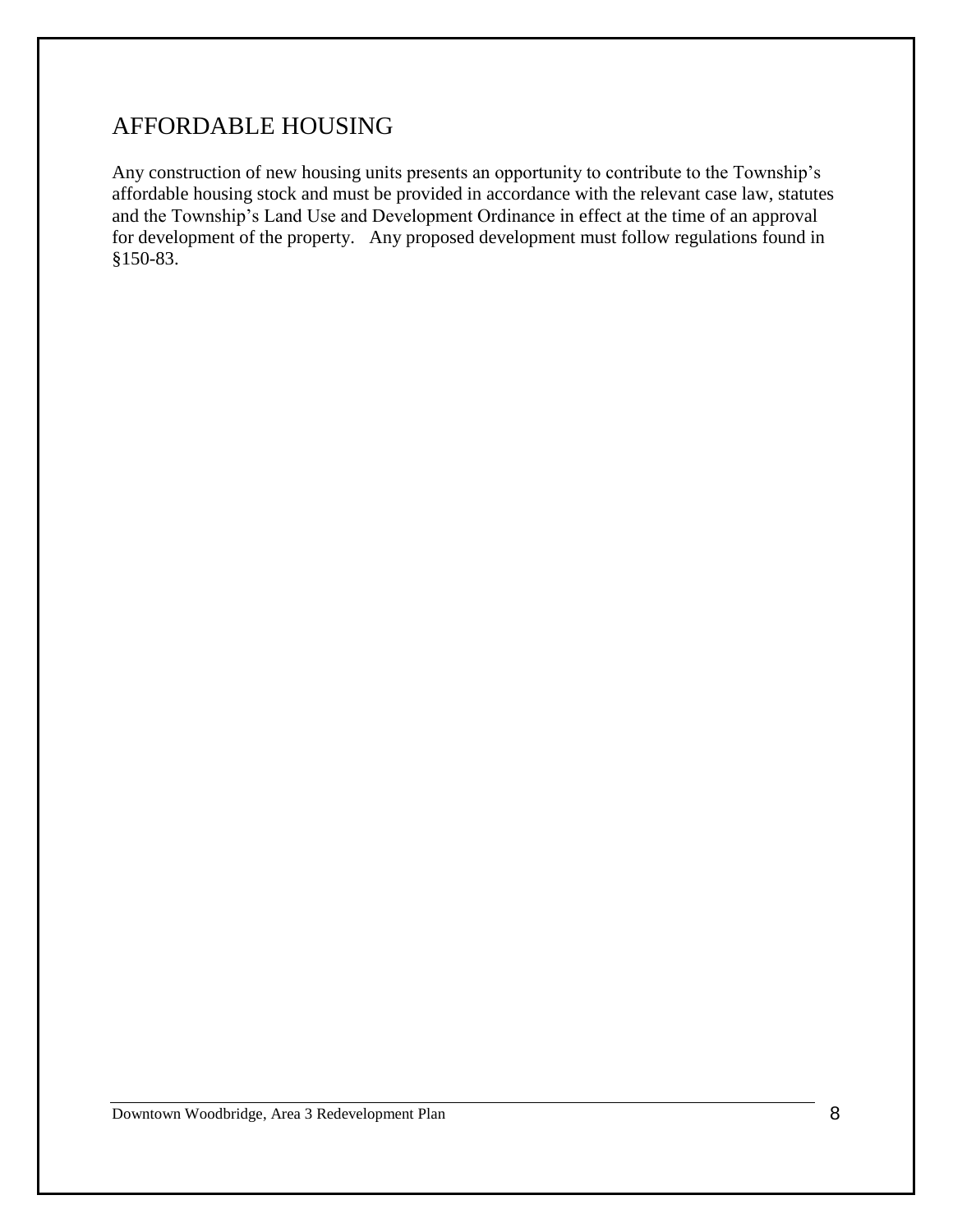<span id="page-11-0"></span>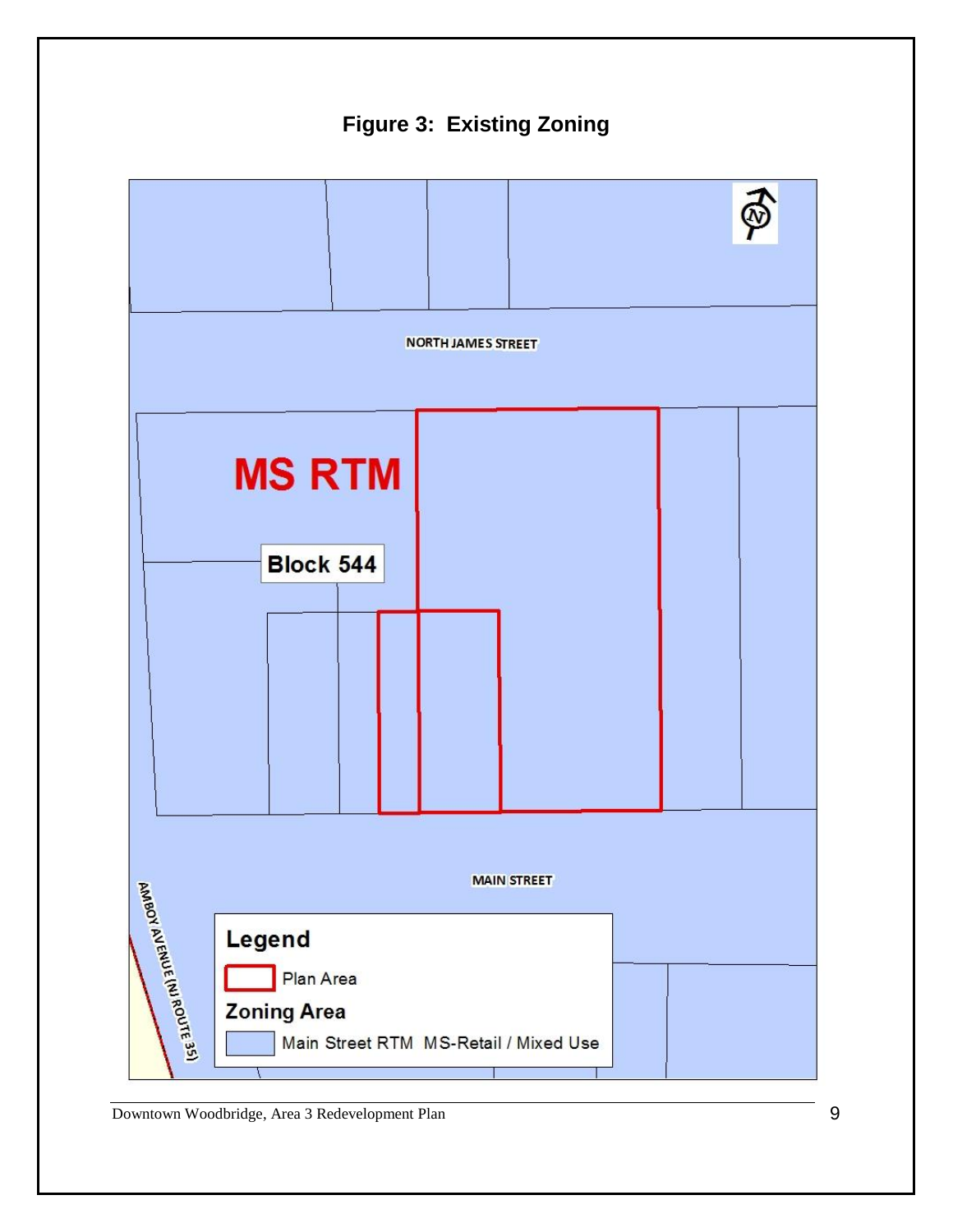### RELATIONSHIP OF PLAN TO THE TOWNSHIP LAND USE AND DEVELOPMENT ORDINANCE (APPLICATION & PROCESS)

The Redevelopment Area shall be redeveloped in accordance with the standards detailed in this Redevelopment Plan. This Plan supersedes the use and bulk provisions of the Township Land Use and Development Ordinance (Chapter 150) for the Redevelopment Area unless specifically referenced. Other Township regulations affecting developments that are in conflict are superseded by this Plan; however, existing engineering standards, performance standards and definitions shall apply.

In connection with site plan or subdivision applications, the Planning Board may grant deviations from the regulations contained within this Redevelopment Plan where by reason of exceptional narrowness, shallowness or shape of a specific piece of property or by reason of exceptional topographic conditions, pre-existing structures and physical features uniquely affecting a specific piece of property, the strict application of any area, yard, bulk or design objective or regulation adopted pursuant to this Redevelopment Plan would result in peculiar and exceptional practical difficulties to, or exceptional or undue hardship upon, the developer or redeveloper of such property. The Planning Board may also grant a deviation from the regulations contained within this Redevelopment Plan related to a specific piece of property where the purposes of this Redevelopment Plan would be advanced by such deviation from the strict application of the requirements of this Plan and the benefits of granting the deviation would outweigh any detriments.

The Planning Board may grant exceptions or waivers of design standards from the requirements for site plan or subdivision approval as may be reasonable and within the general purpose and intent of the provisions for site plan review and/or subdivision approval within the Plan, if the literal enforcement of one or more provisions of the Plan is impracticable or would exact undue hardship because of peculiar conditions pertaining to this site. No deviations may be granted under the terms of this section unless such deviations can be granted without resulting in substantial detriment to the public good and will not substantially impair the intent and purpose of the Redevelopment Plan.

No deviations may be granted which will result in permitting a use that is not a permitted use within this Redevelopment Plan. Any deviations from standards of this Plan that results in a "d" variance pursuant to N.J.S.A. 40:55D-70d shall be addressed as an amendment to the Plan rather than via variance relief through the Township's Zoning Board of Adjustment. An application requesting a deviation from the requirements of this Redevelopment Plan shall provide public notice of such application in accordance with the public notice requirement set forth in N.J.S.A. 40:55D- 12a.&b. All development must be approved by the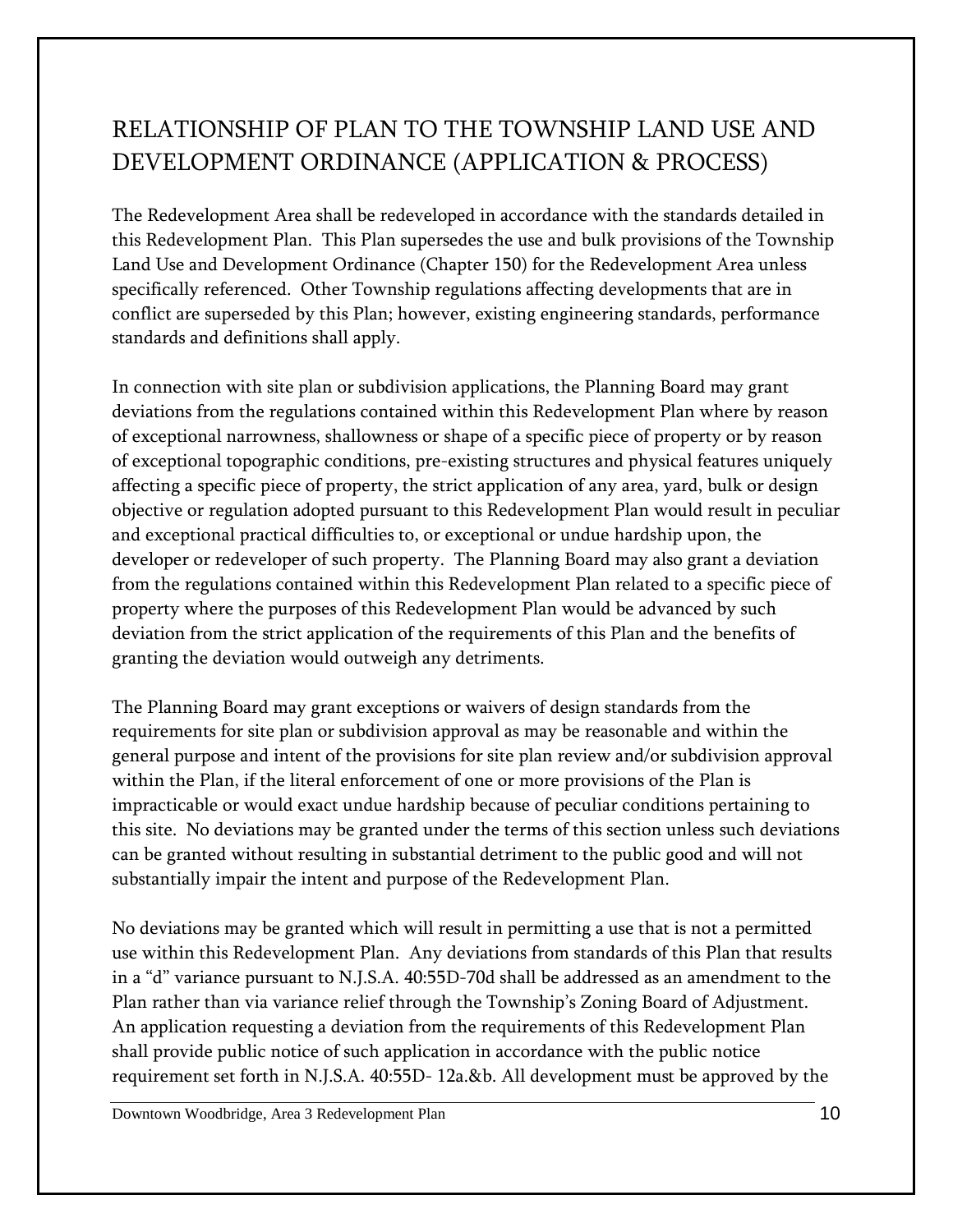Planning Board and shall be submitted through the normal site plan and subdivision procedures as identified as N.J.S.A. 40:55D, et seq.

Final adoption of this Redevelopment Plan by the Township Council shall be considered an amendment to the Township of Woodbridge Land Use and Development Ordinance and Zoning Map. Unless otherwise defined in the Plan, terms used in this Plan shall have the same meaning as defined in the Township's Land Use and Development Ordinance.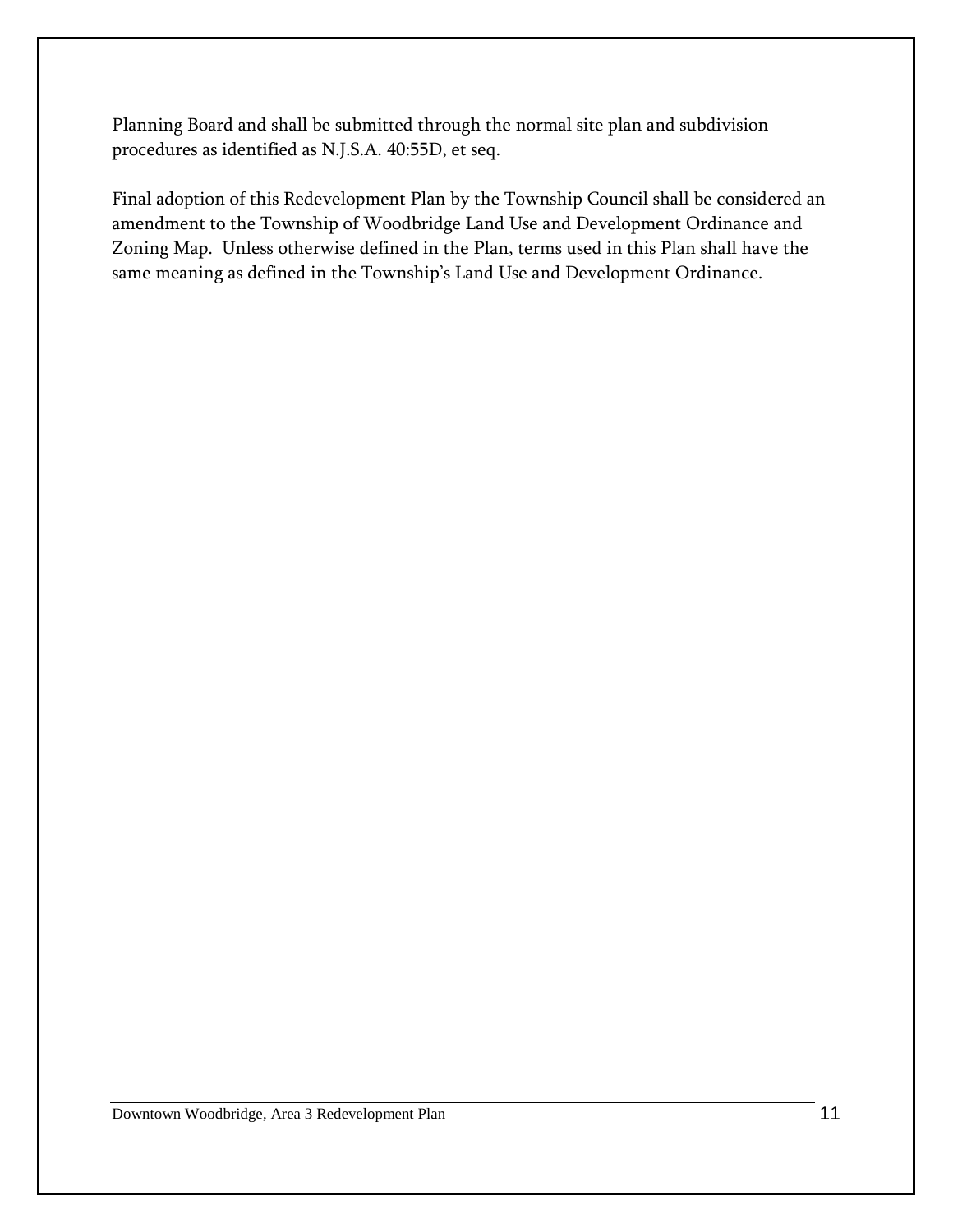# <span id="page-14-0"></span>DOWNTOWN WOODBRIDGE, AREA 3 REDEVELOPMENT AREA ZONING STANDARDS

The following standards contain information pertaining to the purpose of the zone; the permitted and accessory uses; bulk standards; and other district-specific standards. The evaluation of any proposal submitted under the Redevelopment Plan shall be based upon sections of this Redevelopment Plan entitled Relationship of Plan to the Township Land Development Regulations including District and Design Standards.

The purpose of this Redevelopment Zone is to provide a transit-oriented development in close proximity to the Woodbridge Train Station, which is compatible with the surrounding land uses, and provides efficient and safe traffic and pedestrian circulation.

#### Permitted Uses:

A building may be erected, altered or used and a lot or premises may be occupied and used for any of the following purposes:

 Multifamily Residential; ground floor commercial, including retail, office, personal service, beauty and cosmetic shops, fitness, food service and restaurants (non drivethru) with indoor and outdoor seating, and other similar uses.

#### Accessory Uses:

 Parking, Amenities and any other uses customarily incidental to multifamily residential use with ground floor commercial.

#### Bulk Standards:

- Minimum lot size: 2,000 square feet
- Minimum lot frontage: 20 feet
- Minimum lot depth: 100 feet
- Minimum front setback: 0 feet
- Minimum side setback: 0 feet
- Minimum rear setback: 0 feet
- Maximum building coverage (including principal and accessory buildings) : 100%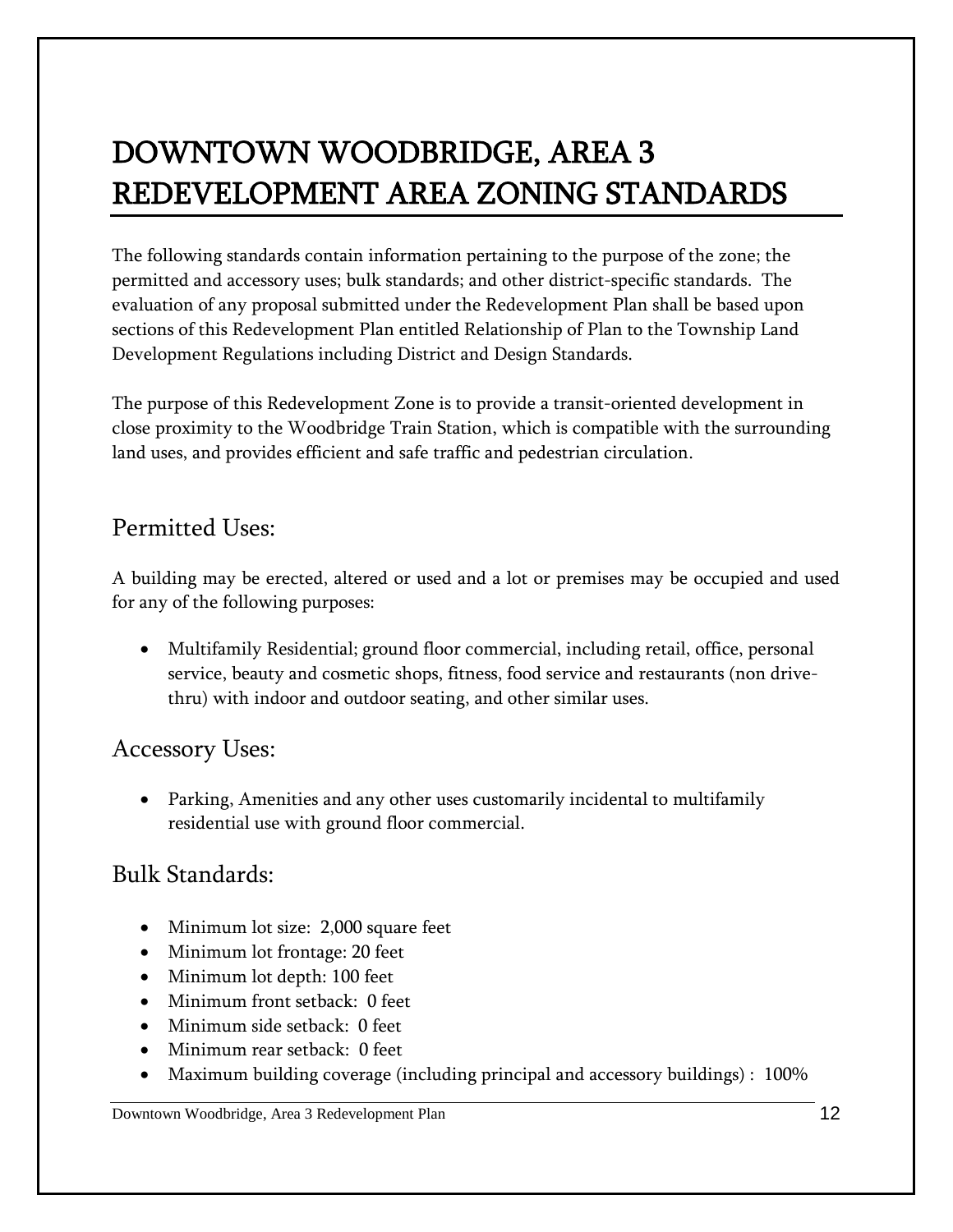- Maximum impervious lot coverage: 100%
- Maximum building height: 5 stories or 65 feet

#### Residential Amenities:

 Resident amenities may be provided, including but not limited to: Luxury interior lobby; Fitness center; Community room/lounge, porches and balconies, rooftop decks, bicycle parking/storage, outdoor public space both passive and active, and other associated improvements to be considered amenities.

#### Accessory Buildings:

- Accessory buildings for tools and equipment used for maintenance of the grounds which are not attached to the principal building shall not exceed 10 feet in height as measured from the grade to the ridge at the peak of the roof. No side wall of such accessory buildings may exceed eight feet above grade in height. No such shed shall exceed 150 square feet in area. All such accessory buildings shall conform to at least the front setback requirement of the principal building. The minimum side and rear yard setbacks shall be four feet. All other accessory buildings not attached to the principal building shall not exceed 15 feet in height and shall conform to at least the front setback requirement of the principal building. The minimum side and rear yard setbacks shall be four feet.
- Those outdoor swimming pools less than four feet high shall be enclosed by a permanent fence not less than four feet high with a locked gate. Building permits will be required for all swimming pools, above or below ground, with a water surface area of 250 square feet or over.

#### <span id="page-15-0"></span>Parking:

A portion of required parking may be provided in the North James Street Parking Garage as may be approved by the municipal agency

Residential Parking Requirement:

• Minimum of 1.25 spaces per unit

#### Commercial parking Requirement:

• 3 spaces per 1,000 square feet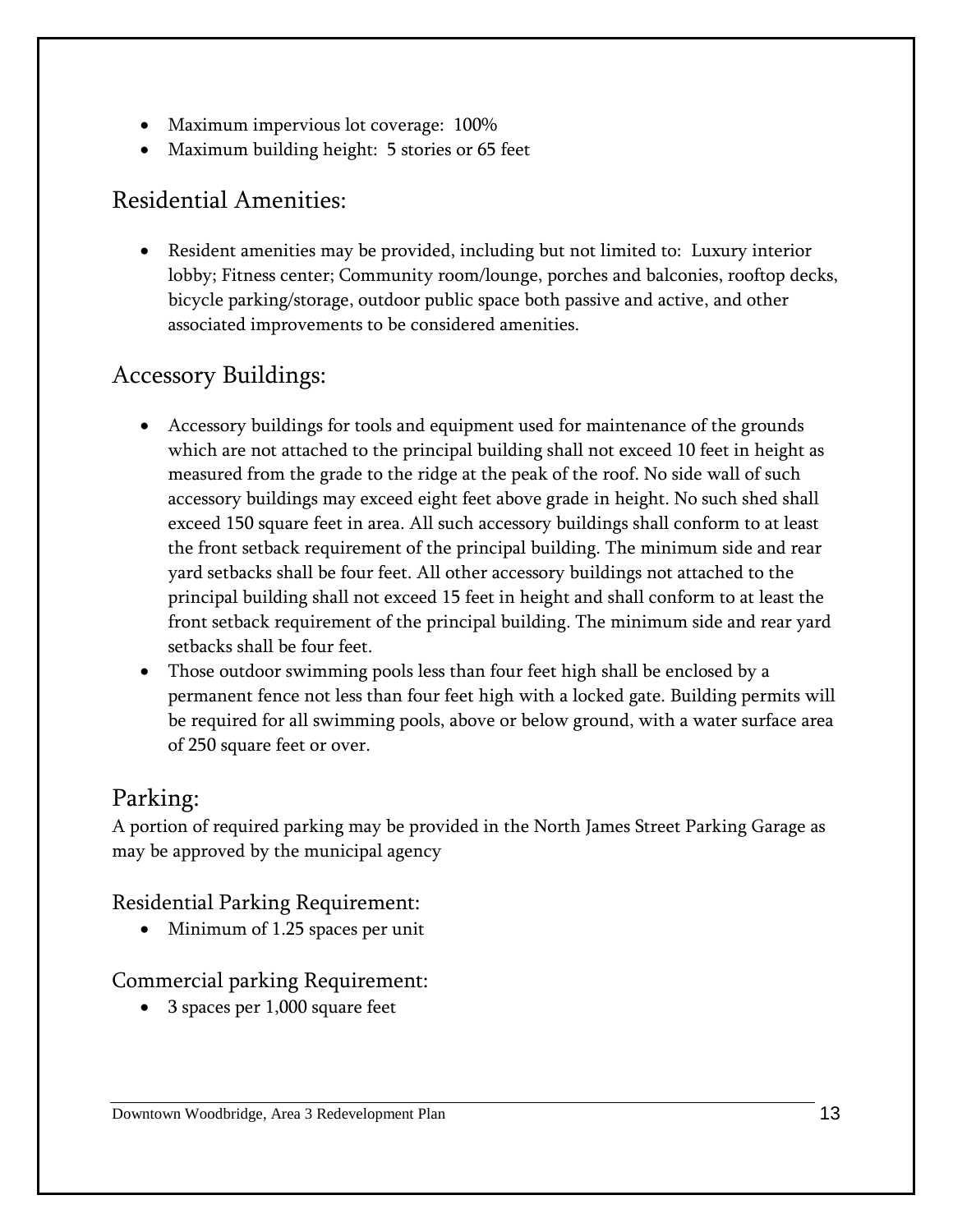### Circulation:

- Curbs cuts and site driveways shall be sized to accommodate the safe access and egress of emergency services equipment.
- Sidewalks shall be provided along Main Street and North James Street.
- Sidewalks along Main Street shall accommodate outdoor dining.
- Commercial units shall be directly accessible from the street.
- Proper signage shall be provided.

### Loading and Outside Storage:

- One (1) loading space required for every 5,000-20,000 square feet of retail structure
- Loading and delivery areas shall be separated from residential parking areas.
- No outside storage of materials, raw or finished, shall be stored in any yard or open area

### Landscaping:

- All setback areas fronting public roadways shall be defined by a combination of decorative fencing, hardscape and/or landscaping. The landscaped area within should contain a variety of flowering trees, shrubs, perennials, annuals and bulbs to complement the architecture and provide seasonal interest.
- Landscape design should be integrated into overall site design and plans should include a watering and maintenance schedule for each area.
- All trees to be removed shall be done in accordance with the Township Tree Replacement Ordinance.

### Buffering and Screening:

Any dumpster shall be screened from public view with fencing and landscaping.

#### Lighting:

- Pedestrian-level, bollard lighting, ground-mounted lighting, or other low, glarecontrolled fixtures mounted on building or landscape walls shall be used to light pedestrian walkways.
- Accent lighting on buildings is encouraged.
- Lighting shall be shielded to prevent glare on adjacent properties.
- Exterior light fixtures shall be compatible and relate to the architectural character of the buildings on a site. Site lighting shall be provided at the minimum level to accommodate safe pedestrian and vehicular movements without causing any off-site glare.
- Parking lot lights shall not exceed 20 feet in height and shall contain decorative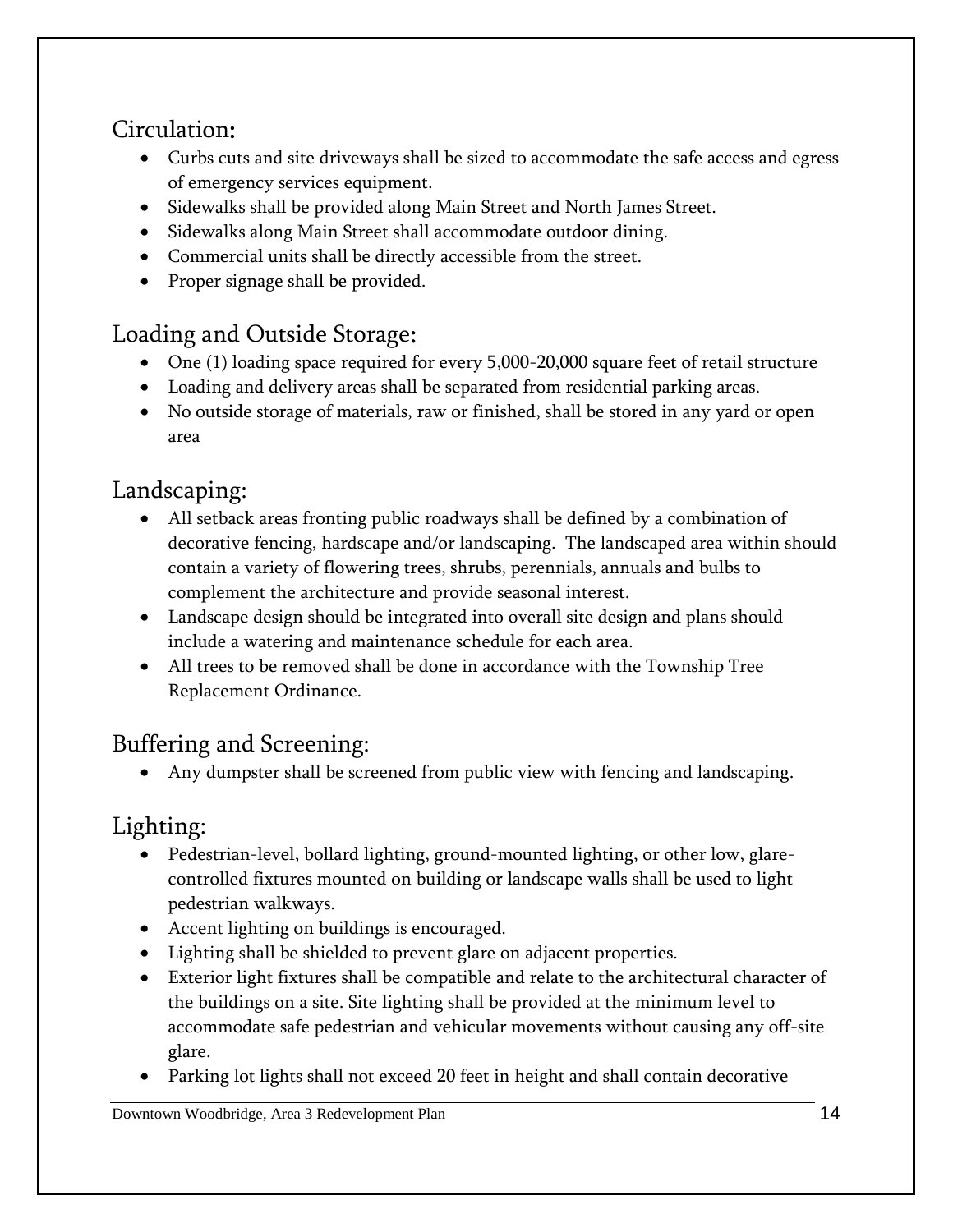fixtures.

#### Utilities:

- Wherever practical, consideration should be given to relocating above ground utilities to underground.
- Wherever practical, utility meters should not be located in front yards.

#### Signage:

- Signs shall be in harmony and consistent with the architecture of the building and relate to the features of the building in terms of location, scale, color, lettering, materials, texture and depth.
- Wayfinding signage to direct visitors toward parking areas, building identification, building entrances and activity centers is permitted as appropriate. Wayfinding signage shall be no greater than ten (10) square feet per sign.

#### Streetscape

 This Plan envisions streetscape improvements along the frontage of Main Street and and North James Street. Streetscape improvements may include: sidewalk pavers, benches, decorative pedestrian-scale lighting, benches, sitting areas, landscaping utilizing hanging flower pots.

#### Sustainability:

- All development is encouraged to incorporate green building practices.
- Solar Panels are permitted on buildings and on the top level of parking structures.
- Microgrids are encouraged.
- Electric vehicle charging stations, bike share programs, and car share programs are all encouraged.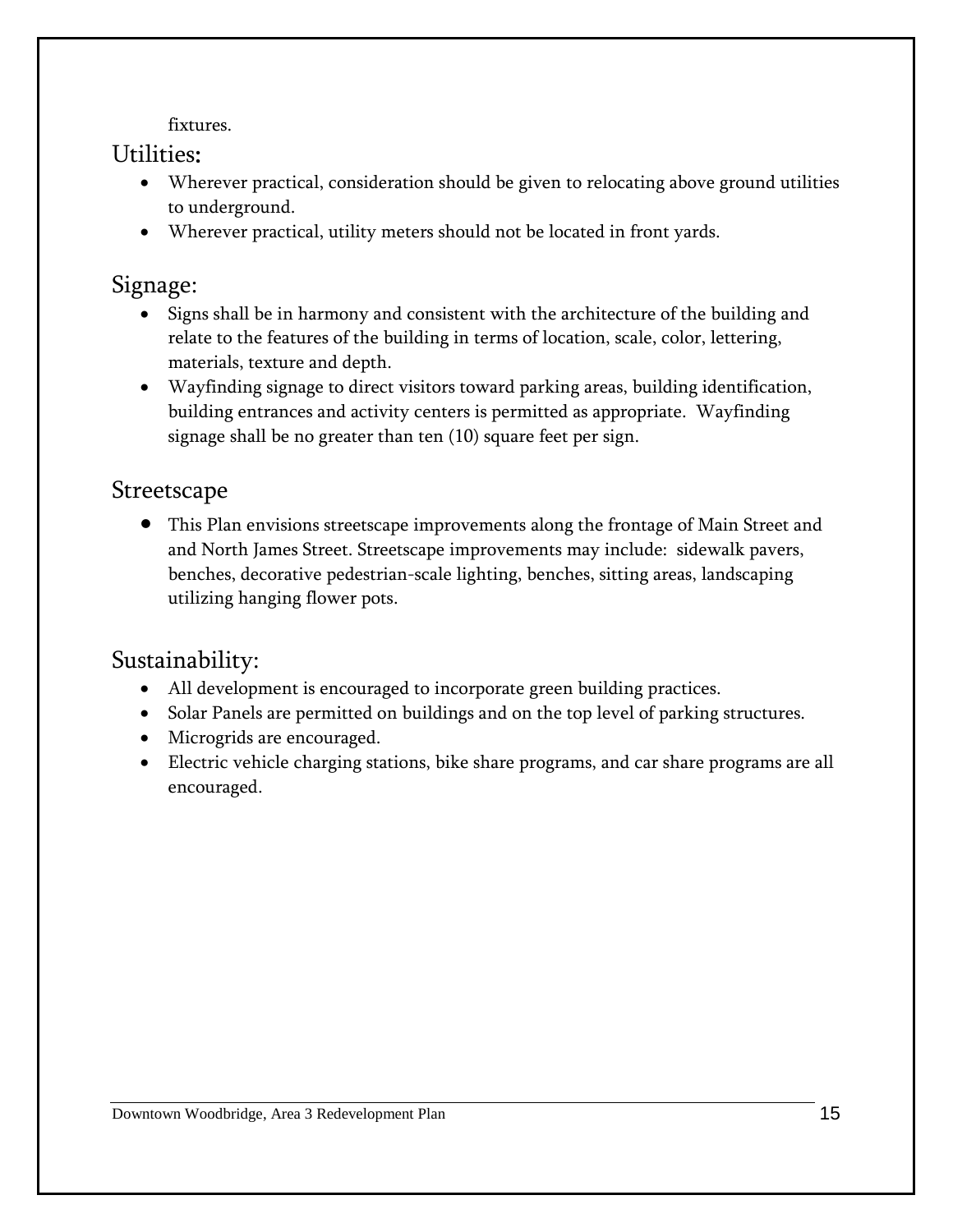# PLAN RELATIONSHIP WITH OTHER PLANS

#### RELATIONSHIP TO THE TOWNSHIP MASTER PLAN

The Township of Woodbridge's last comprehensive Master Plan was prepared in February 2009 and reexamined in 2017. The Master Plan recommended this area be a rehabilitation area.

The Master Plan adopted the following goals that are relevant to this Plan:

- To permit residential uses at appropriate densities in locations accessible to major roadways, commercial services, public facilities and traditional downtown areas;
- To preserve the existing character consistent to existing development patterns: o Zoning standards that correspond to existing development patterns;
- To provide sufficient residential opportunities, in locations with access to facilities and services, to help the Township's senior residents age in place;
- To strengthen downtown commercial shopping areas through:
	- o Expanded retail offerings;
	- o Improved facades and streetscapes;
	- o Adequate parking;
	- o Improved pedestrian and bike connections with adjacent neighborhoods;
- To expand retail and service activities in appropriate locations to meet the future shopping needs of Township residents;
- To continue attracting premier Retail, Industrial, and Office end users to the Township;
- To expand and protect the Township's ratable base through the attraction and retention of nationally known and respected companies.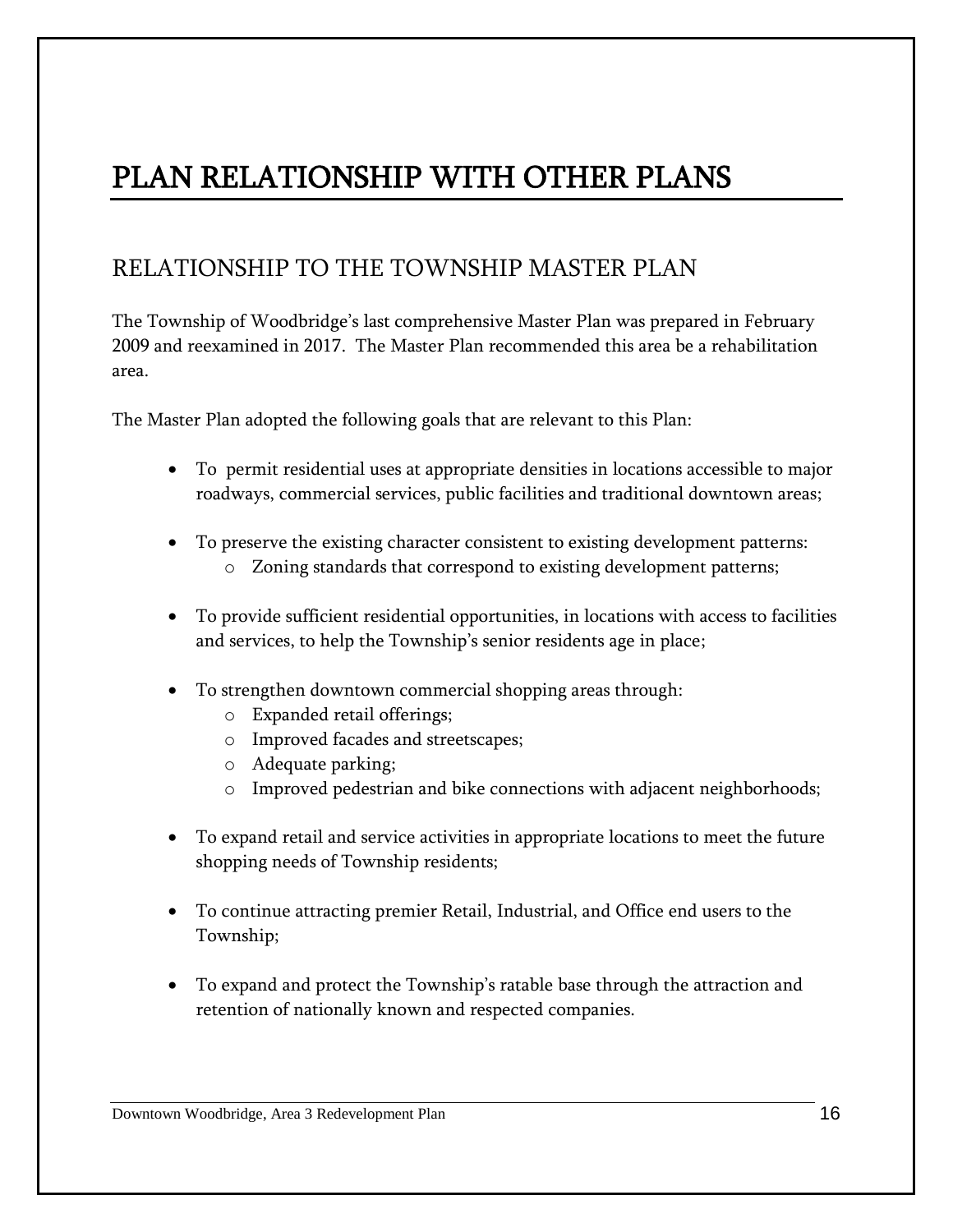### MASTER PLANS OF ADJACENT MUNICIPALITIES

The Downtown Woodbridge, Area 3 Redevelopment Area is located in the Woodbridge proper section of the Township. The closest adjacent municipality to the area is the City of Perth Amboy to the south. The redevelopment plan is not anticipated to have an adverse impact on the City of Perth Amboy.

### MIDDLESEX COUNTY PLANS

#### Middlesex County Growth Management Strategy

Between 1990 and 1995, Middlesex County prepared phased Growth Management Strategy to address infrastructure need, regional design and growth management strategies. The County was subdivided into four regions. Woodbridge Township is located in the northeast region, as were all neighboring municipalities.

Phase I of the plan found that large levels of public & private investment were necessary to maintain infrastructure with the highest cost items being maintenance and improvement to sewers, parks and roads.

Phase II of the plan focused on managing actual growth pertaining to five specific case studies. None of the case studies focused on areas of Woodbridge.

Phase III of the study, three primary recommendations were made as part of the Metropark Case Study:

- Traffic congestion inhibits growth in the area. Access to Metropark is limited by the narrow rail underpasses and New Jersey Transit's parking expansion will place an even greater burden on local roads. Transportation management measures should be implemented intensively for this area;
- The NJ Transit parking deck project includes the construction of space for retail facilities to better serve commuter needs. Additional retail development to serve nearby office workers should be evaluated;
- Growth in this study area is limited by increasingly scarce buildable land and the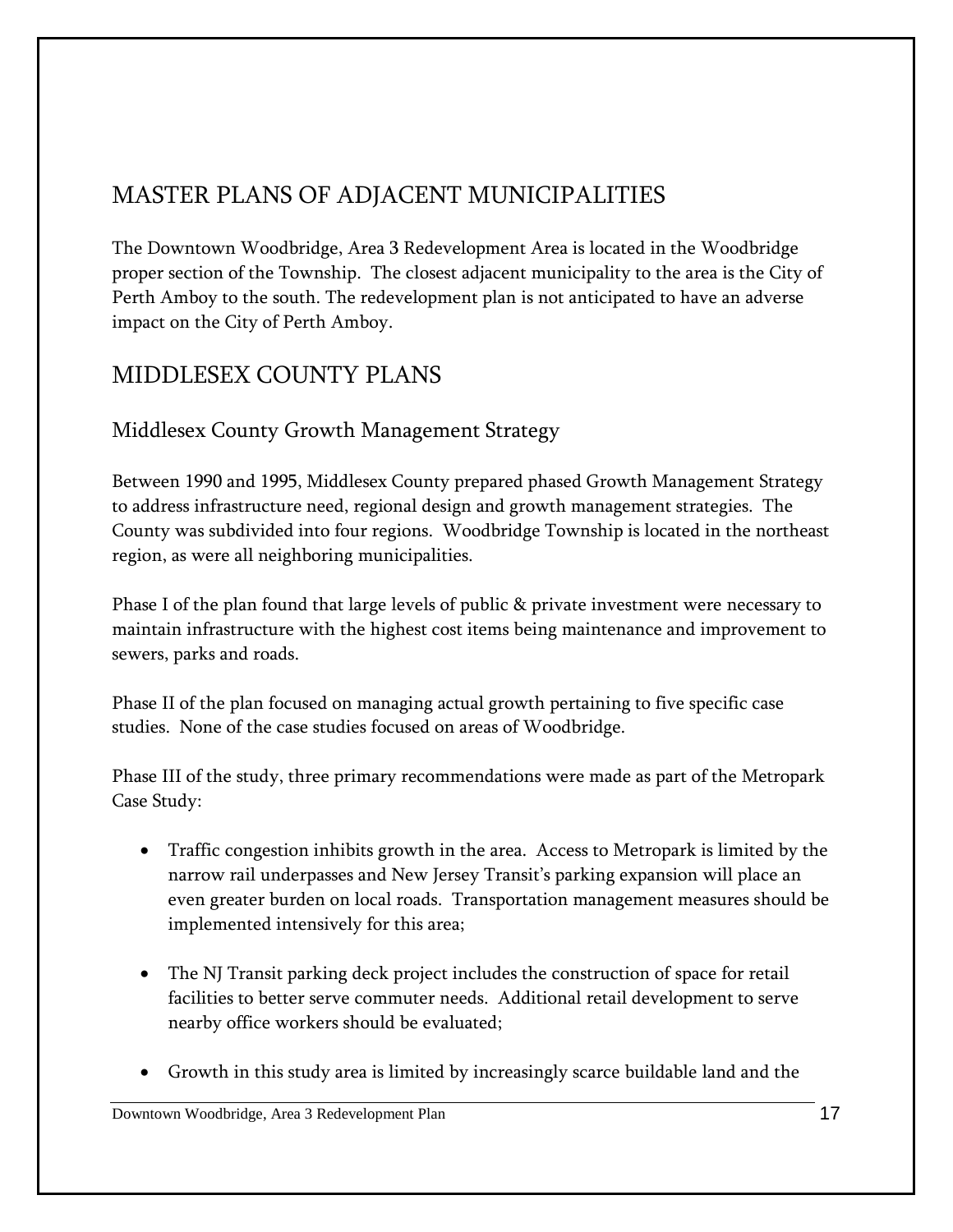need for increased sewage capacity in the Township. A stormwater management plan should be developed for the entire South Branch of the Rahway River drainage area in order to determine the most effective stormwater control measures.

This Redevelopment Plan is consistent with the recommendations discussed in the Middlesex County Growth Management Strategy and will serve to offer some of "the retail development" contemplated for neighboring office workers.

#### Consistency with Middlesex County Master Plan

The Downtown Woodbridge, Area 3 Redevelopment Plan is generally consistent with the elements of the Middlesex County Master Plan, a document that addresses sprawl and sustainability in the region. This Redevelopment Plan adheres directly to the goals, values and objectives of the Middlesex County Master Plan which aims to:

- Make fuller use of existing transportation lines and facilities. The County Plan anticipated that public transportation would achieve greater significance as a necessary alternative to the private automobile, with its attendant problems of pollution, energy availability, and congestion;
- Find a more feasible alternative to the present situation of "strip" commercial development found on major roads, and single-family homes on unnecessarily large lots;
- "Cluster" future growth around definable town centers and transportation facilities to include commercial and office employment as well as residential, with land use intensity decreasing as distance from the town center increases.

### New Jersey State Development & Redevelopment Plan (2001)

This Redevelopment Plan is consistent and would effectuate the plans and policies of the New Jersey State Development and Redevelopment Plan (SDRP), adopted in 2001. The SDRP is a unique document that guides State-level development and redevelopment policy as well as local and regional planning efforts. This Plan is consistent with the following statewide goals in the SDRP.

Revitalize the State's cities and towns;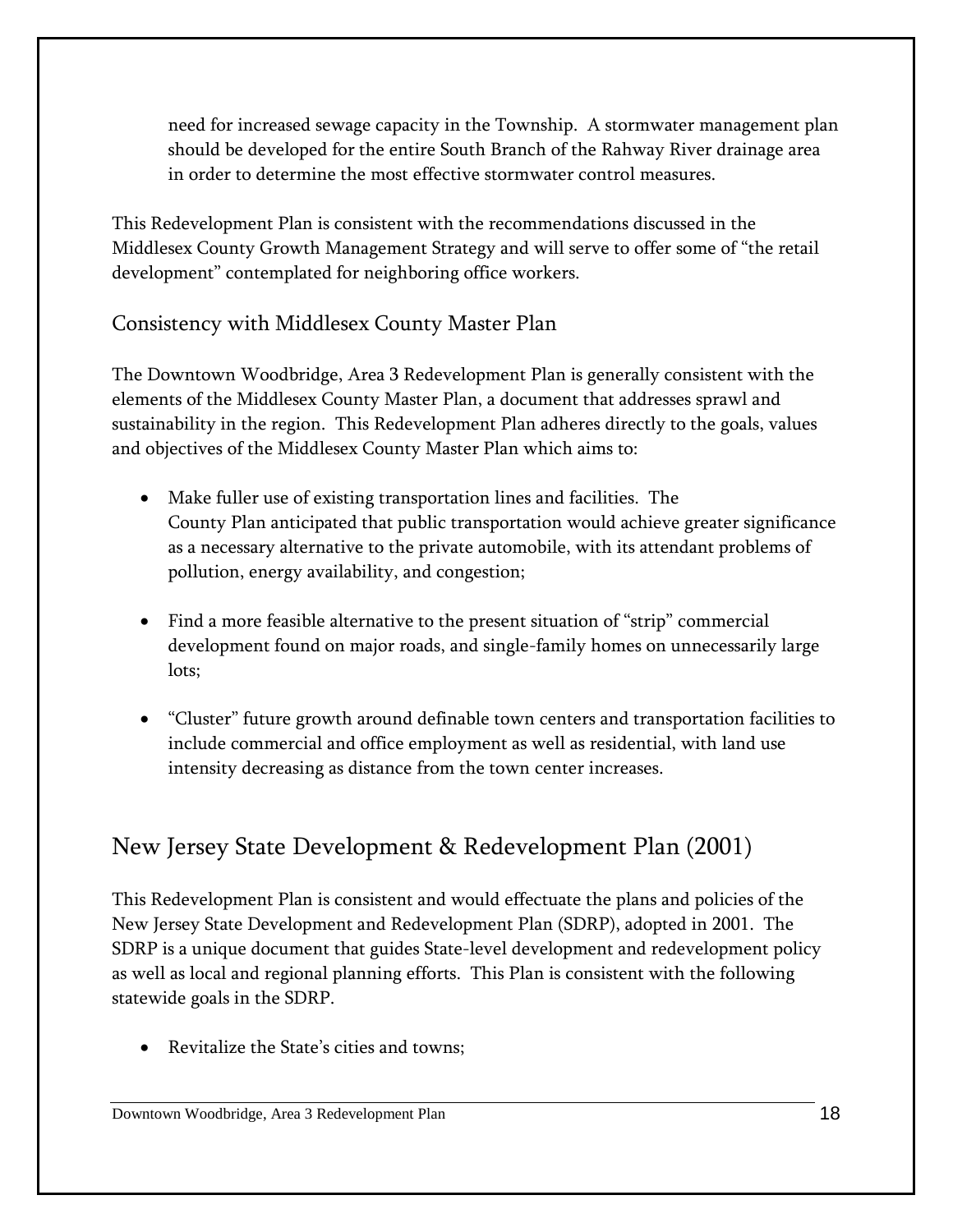- Promote beneficial economic growth, development and renewal for all residents of New Jersey;
- Protect the environment, prevent and clean up pollution;
- Provide adequate public facilities and services at a reasonable cost;
- Preserve and enhance areas with historic, cultural, scenic, open space, and recreational value;
- Ensure sound and integrated planning and implementation statewide.

This Plan follows the principles of smart growth described in the SDRP. The SDRP describes smart growth as

"…well-planned, well-managed growth that adds new homes and creates new jobs, while preserving open space, farmland, and environmental resources. Smart Growth supports livable neighborhoods with a variety of housing types, price ranges and multi-modal forms of transportation. Smart Growth is an approach to land-use planning that targets the State's resources and funding in ways that enhance the quality of life for residents in New Jersey. Smart Growth principles include mixed-use development, walkable town centers and neighborhoods, mass transit accessibility, sustainable economic and social development and preserved green space."

This plan area is located in traditional downtown with robust existing resources and infrastructure. Downtown Woodbridge has utility services, public transportation facilities, sidewalks, schools, stores, offices, and civic buildings. This plan envisions a mixed-use building where residents can utilize public transportation and walk to local businesses.

The SDRP also includes a State Plan Policy Map, which divides the state into regions, known as Planning Areas, and includes specific goals for each area. The Policy Map also identifies "Centers", locations into which development is to be directed, "Environs," areas to be protected from future growth. The Township of Woodbridge falls in the 'Metropolitan Planning Area' (PA1). The State Plan recognizes that all communities in this planning area are essentially fully developed; hence much of the change in land uses will occur as redevelopment. As a PA1 area, this location is ideal for redevelopment. The existing infrastructure and development supports the redevelopment of this site.

The State Plan's planning objectives for the 'Metropolitan Planning Area' includes: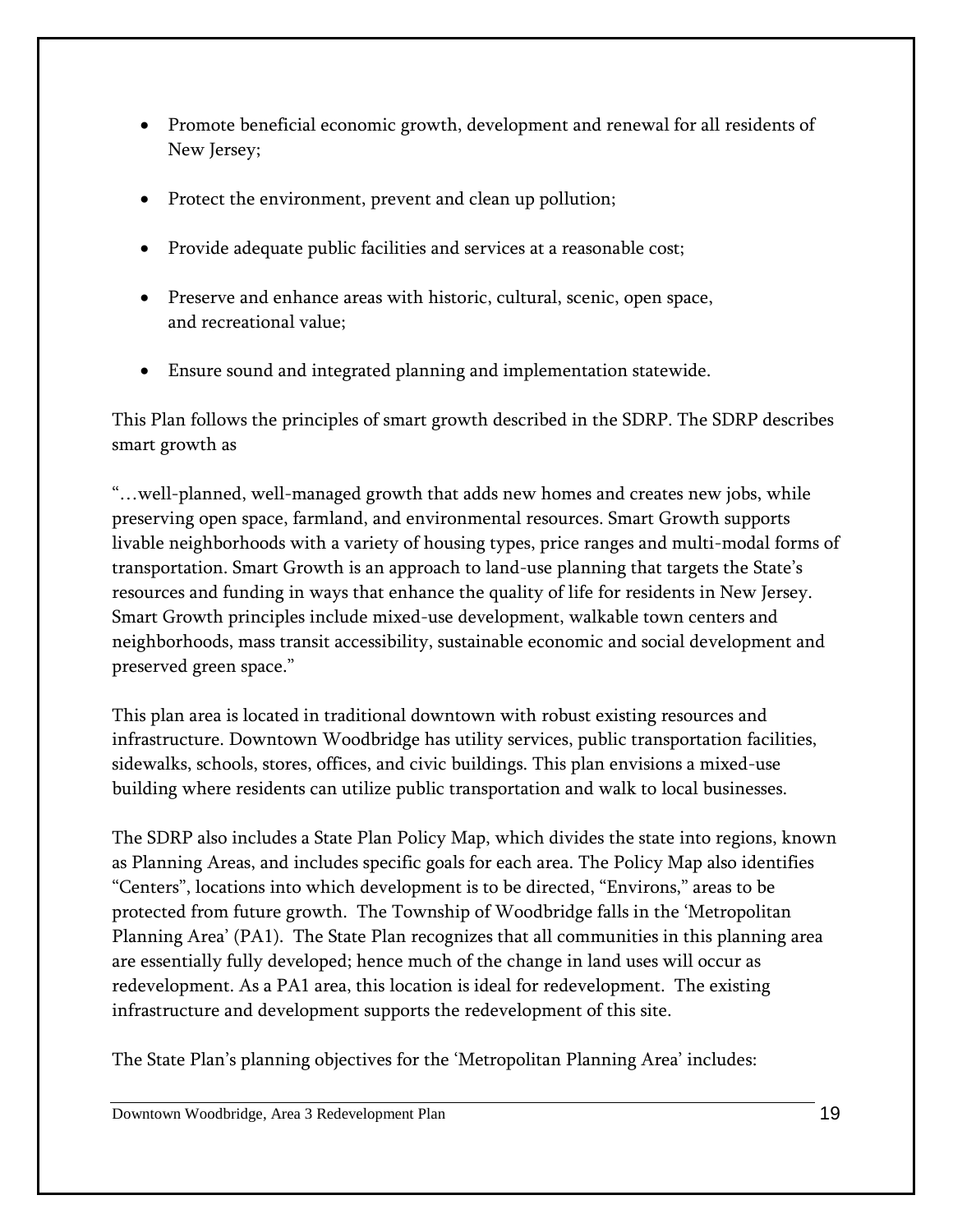- Providing for much of the state's future redevelopment;
- Revitalizing cities and towns;
- Redesigning areas of sprawl;
- Protecting the character of existing stable communities.

This Plan will serve to meet each of these goals for the designated area.

The New Jersey Department of State has been preparing a new State Strategic Plan since 2012. The proposed plan has not been adopted by the State Planning Commission.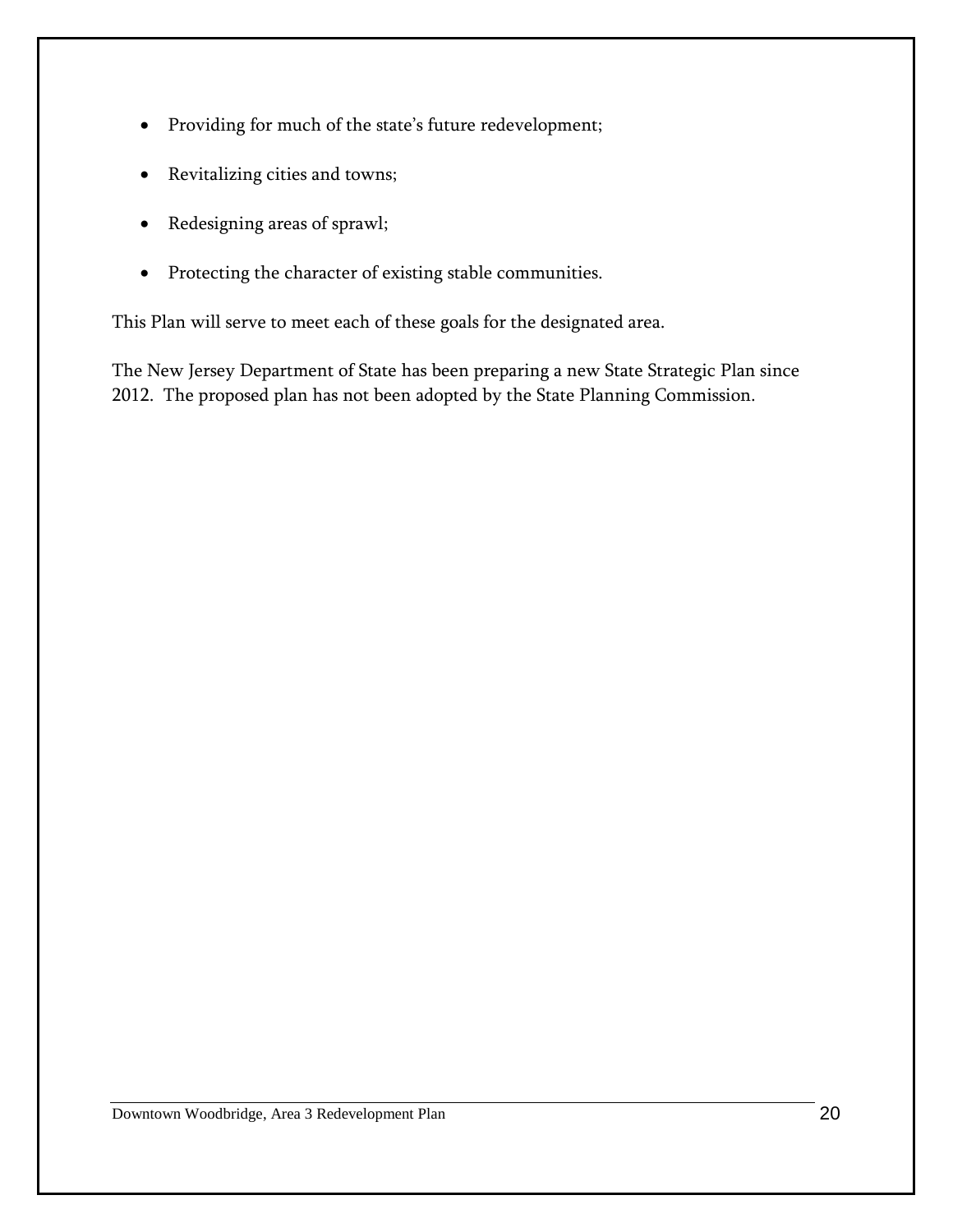# <span id="page-23-0"></span>IMPLEMENTATION OF THE REDEVELOPMENT PLAN

#### REDEVELOPMENT ENTITY

The Woodbridge Township Redevelopment Agency will serve as the Redevelopment Entity.

#### PHASING:

- Projects may be developed in phases;
- The phasing may include phased start and completion dates among the various land use components, as well as internal phasing schedules within sections, subject to specific provisions in the redevelopment agreement.

#### APPOINTMENT OF A DESIGNATED REDEVELOPER

The Redevelopment Entity may select one or more redevelopers to participate in the implementation of the Redevelopment Plan.

As part of the process to be designated a redeveloper, the Redevelopment Entity will negotiate a formal Redevelopment Agreement.

Designation of a Redeveloper(s) by the Redevelopment Entity shall be subject to the execution of an appropriate Redevelopment Agreement.

### CONDITIONS IN REDEVELOPMENT AGREEMENT(S)

Each Redevelopment Agreement will be contingent upon the following conditions, restrictions, and/or requirements.

1. Each Redevelopment Agreement will incorporate the pertinent aspects of the selected redeveloper's proposal and will address financial considerations, planning, phasing, development and such other issues as deemed appropriate and/or as required according to state law in order to implement the Redevelopment Plan.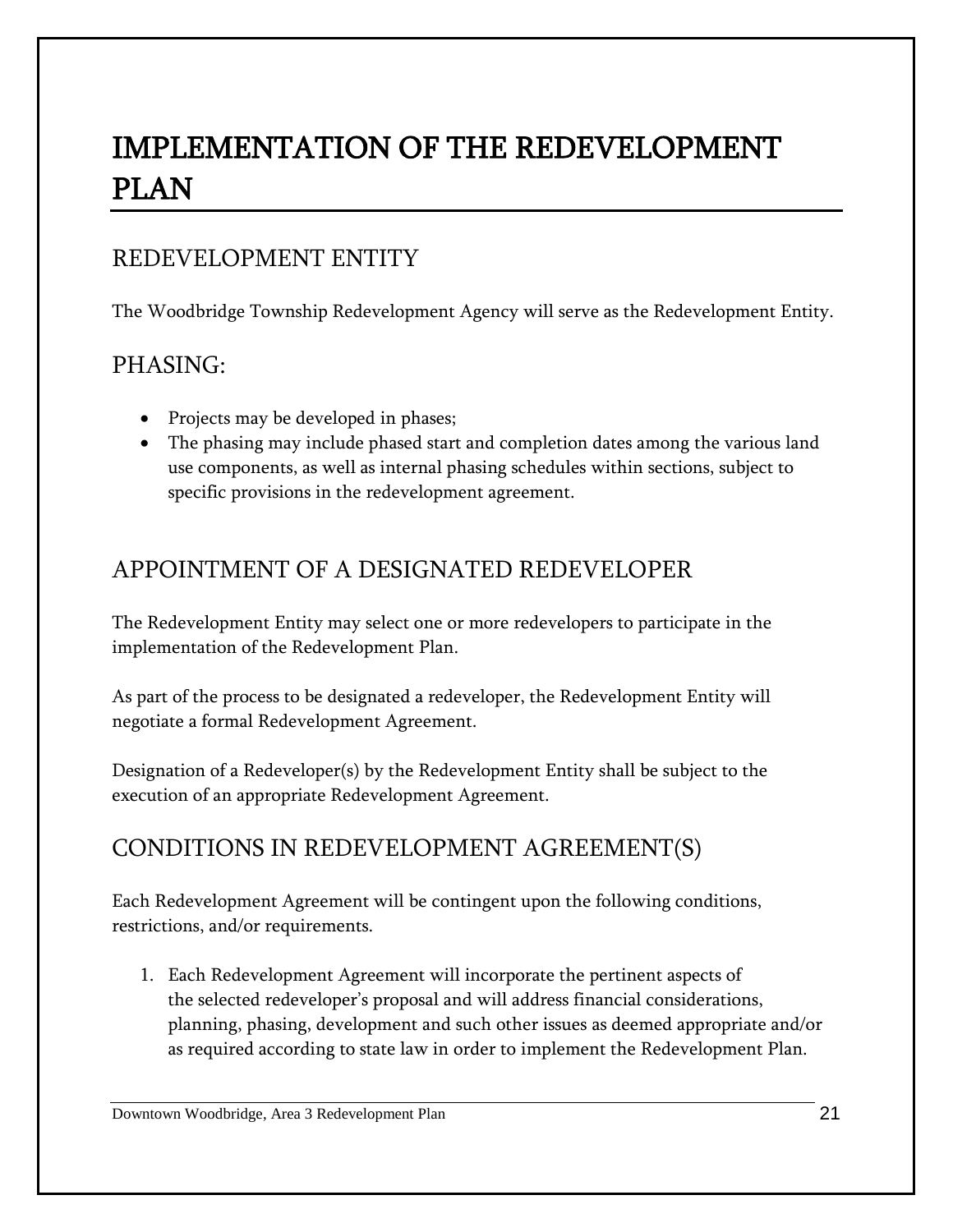- 2. A designated redeveloper will be obligated to complete on-site improvements as approved, together with any specified off-site improvements, as may be required in accordance with the Redevelopment Plan and the Redevelopment Agreement.
- 3. No designated redeveloper will be permitted to dispose of property until the issuance of the Certificate of Completion, unless the prior written consent of the Redevelopment Agency has been obtained, subject to the terms and conditions of the Redevelopment Agreement.
- 4. The Redeveloper(s) shall pay to the Redevelopment Entity an application fee for consideration of redeveloper as a designated redeveloper and will fund an escrow for the Agency's costs in implementing redevelopment.